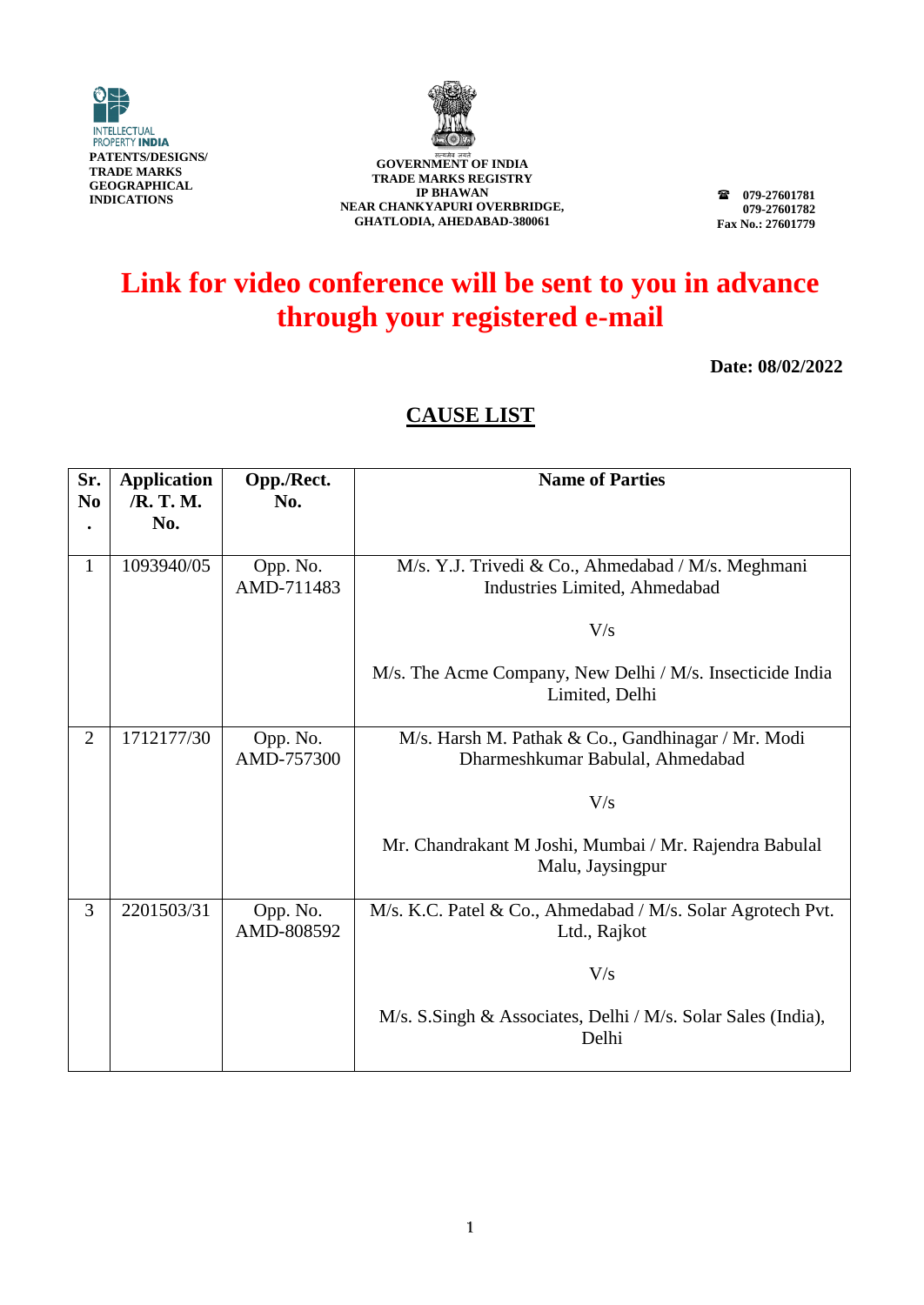



**079-27601781 079-27601782 Fax No.: 27601779**

## **Link for video conference will be sent to you in advance through your registered e-mail**

**Date: 09/02/2022**

| Sr.<br>N <sub>0</sub> | <b>Application</b><br>/R. T. M. | Opp./Rect.<br>No.       | <b>Name of Parties</b>                                                                                                                   |
|-----------------------|---------------------------------|-------------------------|------------------------------------------------------------------------------------------------------------------------------------------|
|                       | No.                             |                         |                                                                                                                                          |
| 1                     | 713839/07                       | Rect. No.<br>AMD-262422 | M/s. Ashish Trade Mark Services, UP / Mr. Brijesh Kumar<br>Sharma, Bharatpur                                                             |
|                       |                                 |                         | V/s                                                                                                                                      |
|                       |                                 |                         | M/s. G. D. Bansal & Associates., Jaipur / Mr. Subhash Sharma<br>S/o. Sh. Mohan Singh Trading As: Subhash Engineering<br>Works, Bharatpur |
| $\overline{2}$        | 4620730/09                      | Opp. No.<br>AMD-1086731 | Mr. Vijay Kumar Gupta, Delhi / Mr. Gabani Keyur<br>Rameshbhai, Surat                                                                     |
|                       |                                 |                         | V/s                                                                                                                                      |
|                       |                                 |                         | M/s. S A Associates, Maharashtra, / Mr. Mahendra Jeshabhai,<br>Maharashtra                                                               |
| $\overline{3}$        | 4682499/03                      | Opp. No.<br>AMD-1086730 | Mr. Vijay Kumar Gupta, Delhi / Mr. Gabani Keyur<br>Rameshbhai, Surat                                                                     |
|                       |                                 |                         | V/s                                                                                                                                      |
|                       |                                 |                         | M/s. S A Associates, Maharashtra, / Mr. Mahendra Jeshabhai,<br>Maharashtra                                                               |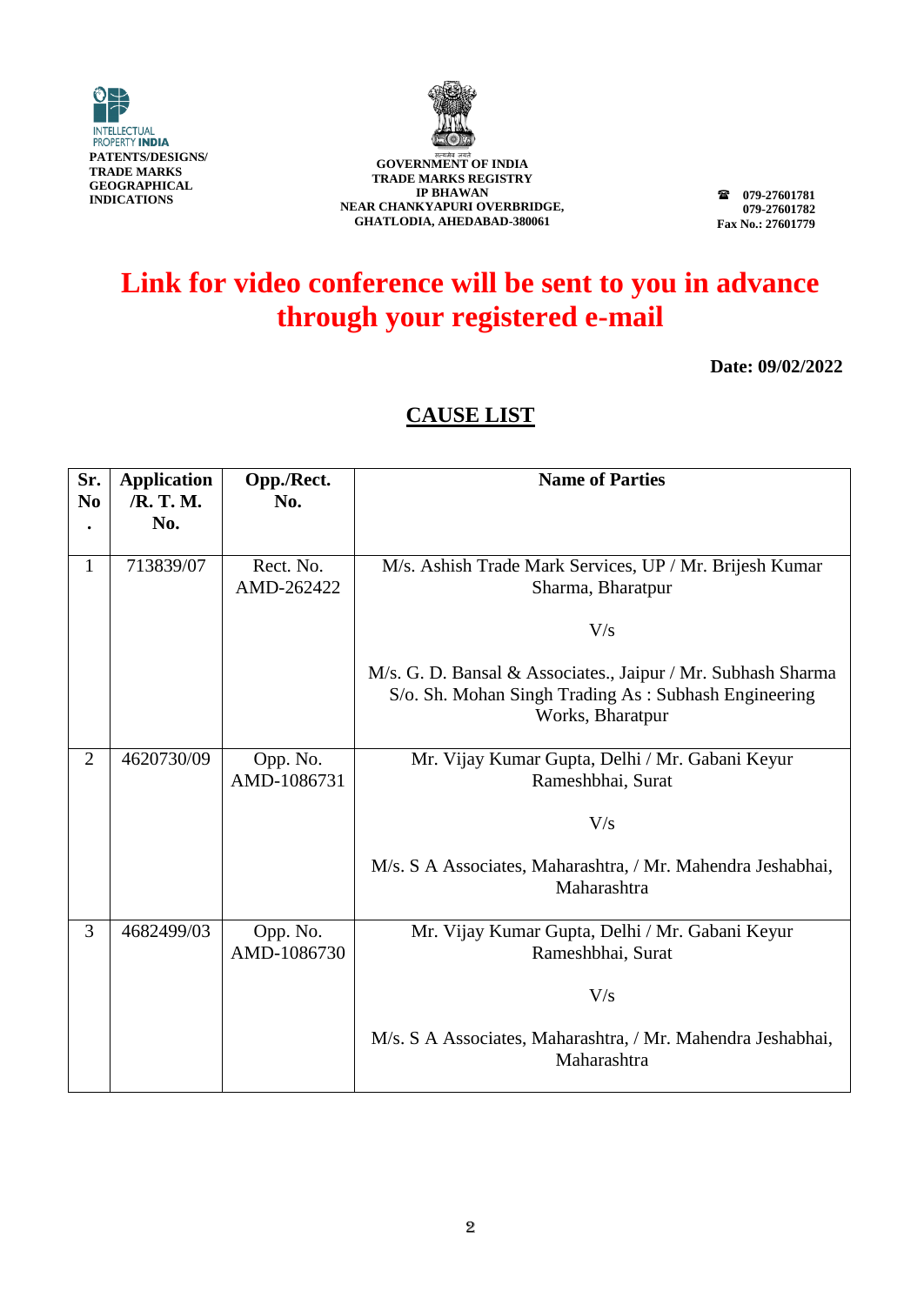



**079-27601781 079-27601782 Fax No.: 27601779**

## **Link for video conference will be sent to you in advance through your registered e-mail**

**Date: 10/02/2022**

| Sr.            | <b>Application</b> | Opp./Rect.             | <b>Name of Parties</b>                                                                          |
|----------------|--------------------|------------------------|-------------------------------------------------------------------------------------------------|
| N <sub>0</sub> | /R. T. M.          | No.                    |                                                                                                 |
|                | No.                |                        |                                                                                                 |
| $\mathbf{1}$   | 2411665/08         | Opp. No.<br>AMD-891296 | Mr. Alpesh N.Davda, Rajkot / Mr. Hareshbhai Narshibhai<br>Patel, Rajkot                         |
|                |                    |                        | V/s                                                                                             |
|                |                    |                        | M/s. Dinesh & Co., Mumbai / M/s. Pilot Penumatics Pvt.Ltd.,<br>Mumbai                           |
| $\overline{2}$ | 2608714/40         | Opp. No.<br>AMD-845097 | M/s. G. D. Bansal & Associates., Jaipur / Mr. Shamshad<br>Ahmed, Jaipur                         |
|                |                    |                        | V/s                                                                                             |
|                |                    |                        | M/s. Gautam & Company, Jaipur / Sana Tailor, Jaipur                                             |
| 3              | 2629053/05         | Opp. No.<br>AMD-847675 | M/s. G. D. Bansal & Associates., Jaipur / Mr. Sohan Lal Kalra<br>S/o. Sh. Sant Lal Kalra, Alwar |
|                |                    |                        | V/s                                                                                             |
|                |                    |                        | M/s. Cipla Limited, Mumbai                                                                      |
| $\overline{4}$ | 2637360/05         | Opp. No.<br>AMD-831042 | Mr. Phool Singh Tailor, Jaipur / Mr. Dinesh Yaduvanshi, Kota                                    |
|                |                    |                        | V/s                                                                                             |
|                |                    |                        | M/s. S. Handa & Co., Punjab / M/s. Insto Healthcare, Punjab                                     |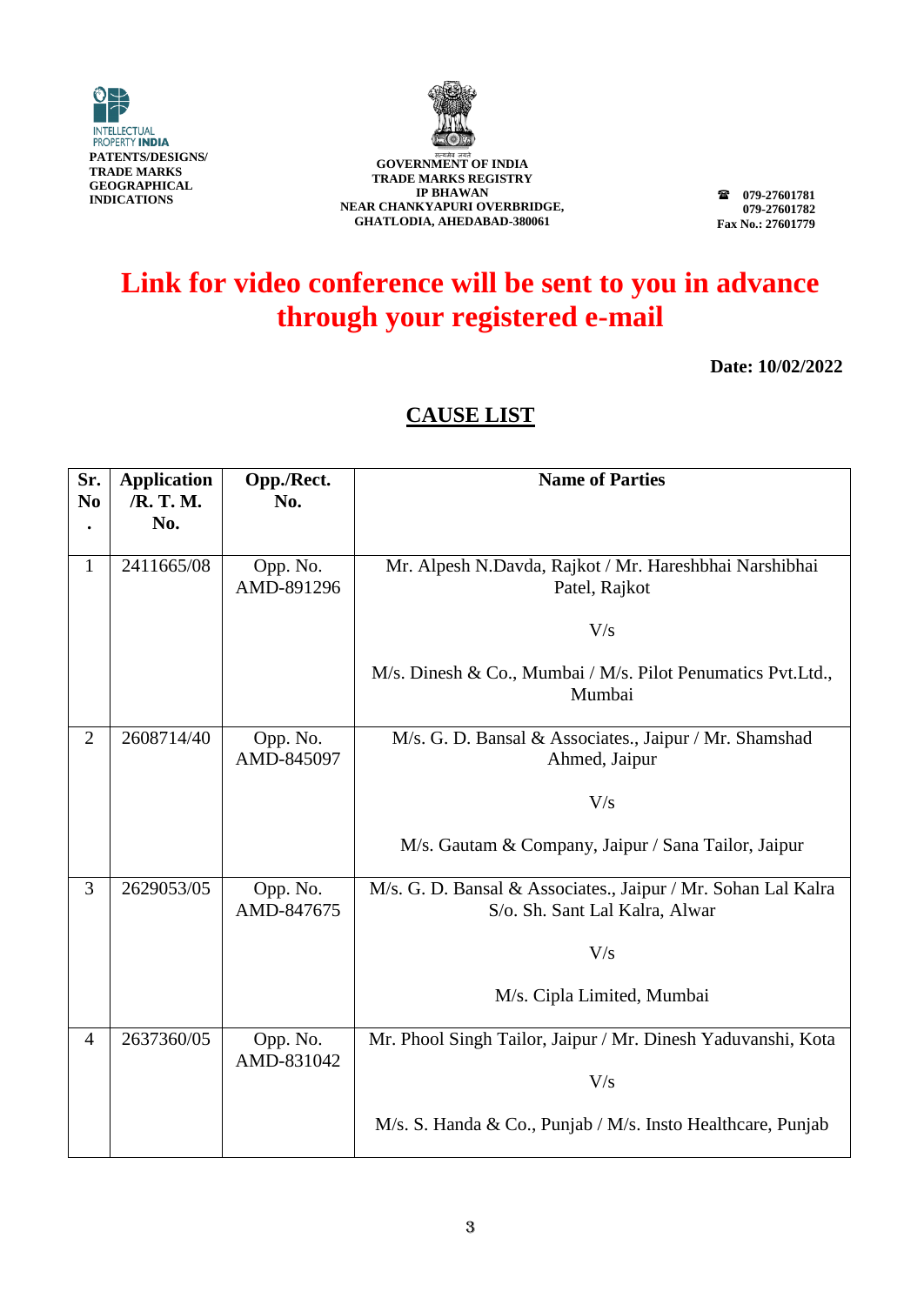| 5      | 2740480/05 | Opp. No.<br>AMD-915719  | M/s. Gautam & Company, Jaipur / Shri Mahesh Sharma,<br><b>Bikaner</b>                                  |
|--------|------------|-------------------------|--------------------------------------------------------------------------------------------------------|
|        |            |                         | V/s                                                                                                    |
|        |            |                         | M/s. Neon Laboratories Limited, Mumbai                                                                 |
| 6      | 2781789/05 | Opp. No.<br>AMD-926549  | M/s. Dhruv & Associates, Vadodara / M/s. Enrich Life Sciences<br>Pvt. Ltd., Vadodara                   |
|        |            |                         | V/s                                                                                                    |
|        |            |                         | M/s. Vishesh And Associates, Mumbai / M/s. Alkem<br>Laboratories Ltd., Mumbai                          |
| $\tau$ | 2809188/05 | Opp. No.<br>AMD-927281  | M/s. P.K.Suthar & Associates, Ahmedabad / M/s. Moonstar<br>Lifecare Private Limited, Surat             |
|        |            |                         | V/s                                                                                                    |
|        |            |                         | M/s. Pharma-Tech India, Ahmedabad                                                                      |
| 8      | 2813266/30 | Opp. No.<br>AMD-917977  | M/s. Gautam & Company, Jaipur / Ms. Preeti Vijayvargiya,<br>Jaipur                                     |
|        |            |                         | V/s                                                                                                    |
|        |            |                         | M/s. S.Singh & Associates, Delhi / Ms. Suraj Devi<br>Vijayvergiya, Jaipur                              |
| 9      | 2827992/37 | Opp. No.<br>AMD-963663  | Mr. Kaushikchandra Ambalal Barot, Ahmedabad / Mr. Darshak<br>Gordhanbhai Kotadia, Surat                |
|        |            |                         | V/s                                                                                                    |
|        |            |                         | M/s. Rahul Chaudhry & Partners, New Delhi                                                              |
| 10     | 3058956/31 | Opp. No.<br>AMD-1003231 | M/s. Chandrakant & Associate, Mumbai / M/s. Shivam<br>Betelnut Pvt. Ltd, Delhi                         |
|        |            |                         | V/s                                                                                                    |
|        |            |                         | M/s. O.P. Sharma Brothers, Delhi / Mr. Pradeep Kumar Gupta,<br><b>Uttar Pradesh</b>                    |
| 11     | 3067381/41 | Opp. No.<br>AMD-988049  | Advocate Jignesh K. Majithiya, Rajkot / Shri Shamjibhai<br>Harjibhai Talaviya Charitable Trust, Rajkot |
|        |            |                         | V/s                                                                                                    |
|        |            |                         | M/s. Grover & Associates, New Delhi / M/s. Bata India<br>Limited, Gurgaon, Haryana                     |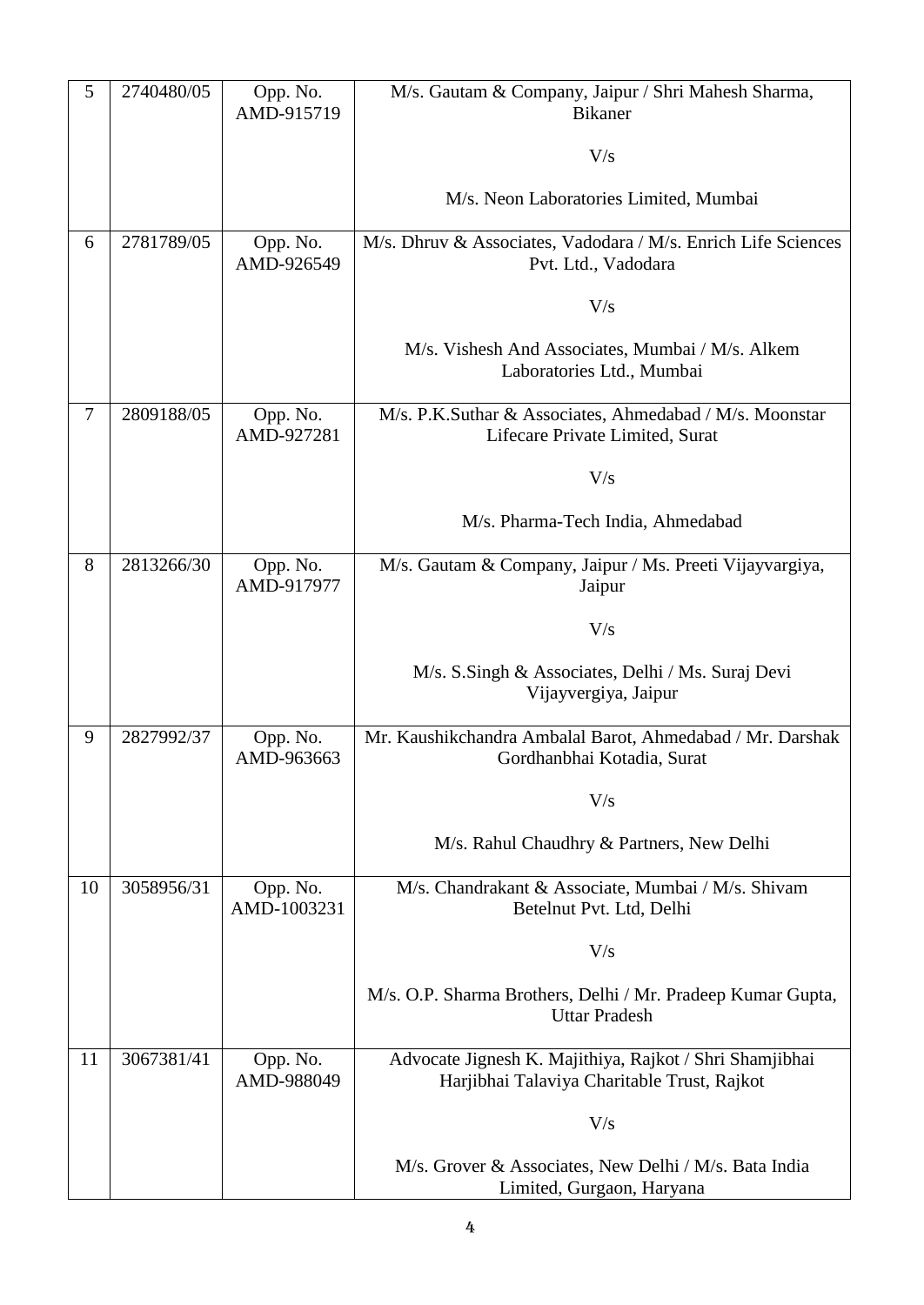| 12 | 3092527/29 | Opp. No.               | M/s. Gautam & Company, Jaipur / Mr. Amit Gupta, Jaipur                                        |
|----|------------|------------------------|-----------------------------------------------------------------------------------------------|
|    |            | AMD-972666             | V/s                                                                                           |
|    |            |                        | M/s. Ashoka Trade Mark Co., New Delhi / M/s. Shyam<br>Industries, West Bengal                 |
| 13 | 3109899/01 | Opp. No.<br>AMD-993785 | M/s. H K Acharya And Company, Ahmedabad / Mr. Patel<br>Kiran Bhogilal, Ahmedabad              |
|    |            |                        | V/s                                                                                           |
|    |            |                        | M/s. Chadha And Chadha, New Delhi / Mr. Pramit Sanghavi,<br>New Delhi                         |
| 14 | 3152920/05 | Opp. No.<br>AMD-980815 | M/s. K.C. Patel & Co., Ahmedabad / Mr. Krutikkumar<br>Nayanbhai Shah, Vadodara                |
|    |            |                        | V/s                                                                                           |
|    |            |                        | M/s. Fatehchand C. Shah & Co., Mumbai / M/s. DWD<br>Pharmaceuticals Ltd., Mumbai              |
| 15 | 3464659/06 | Opp. No.<br>AMD-911456 | Advocate Gaurav Soni, Ahmedabad / M/s. Satyam Steel<br>Industries, Bhavnagar                  |
|    |            |                        | V/s                                                                                           |
|    |            |                        | M/s. Auromaa Associates, Kolkata / M/s. Skipper Limited,<br>Kolkata                           |
| 16 | 3465073/05 | Opp. No.<br>AMD-922607 | M/s. T.C.Patel & Co., Ahmedabad / Mr. Janakbhai Babubhai<br>Barvaliya, Surat                  |
|    |            |                        | V/s                                                                                           |
|    |            |                        | Mr. V Ravi, Chennai, M/s. Micro Labs Ltd, Bangalore                                           |
| 17 | 3470197/05 | Opp. No.<br>AMD-989475 | M/s. G. D. Bansal & Associates., Jaipur / M/s. Daedal<br>Lifesciences Private Limited, Jaipur |
|    |            |                        | V/s                                                                                           |
|    |            |                        | M/s. Laboratoires Griffon Pvt. Ltd., Maharashtra                                              |
| 18 | 3481391/22 | Opp. No.<br>AMD-893203 | M/s. Gautam & Company, Jaipur / Ms. Sangeeta Karnawat,<br>Jaipur                              |
|    |            |                        | V/s                                                                                           |
|    |            |                        | M/s. Arjun T. Bhagat & Co., Mumbia / M/s. The Supreme<br>Industries Limited, Mumbia           |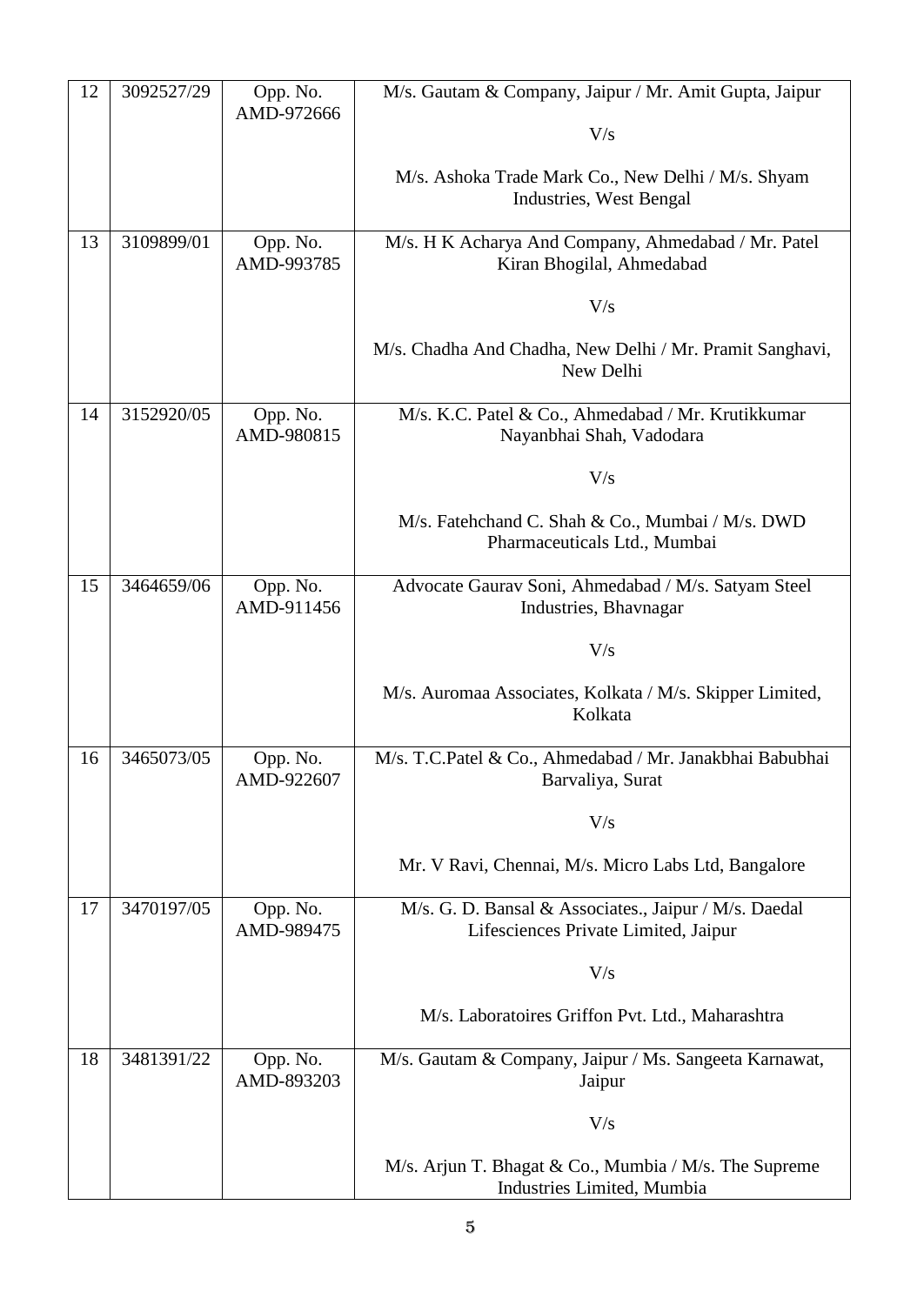| 19 | 3637607/02 | Opp. No.<br>AMD-921003  | M/s. Navdeep & Associates, Ahmedabad / Mr. Mehul Amrutlal<br>Trambadia Trading As Mehul Electro Insulating Industries,<br>Ahmedabad |
|----|------------|-------------------------|-------------------------------------------------------------------------------------------------------------------------------------|
|    |            |                         | V/s                                                                                                                                 |
|    |            |                         | M/s. Quest IP, Gurgaon / M/s. Asian Paints Limited, Mumbai                                                                          |
| 20 | 3661575/25 | Opp. No.<br>AMD-926463  | M/s. Gautam & Company, Jaipur / M/s. NR Footwear<br>Industries, Jaipur                                                              |
|    |            |                         | V/s                                                                                                                                 |
|    |            |                         | M/s. Mangla Registration Service., Delhi / M/s. Aerobok Shoe<br>Private Limited, Haryana                                            |
| 21 | 3721404/25 | Opp. No.<br>AMD-937713  | Mr. Jeetam Kumar Saini, Jaipur / Mr. Kamal Dhingra,<br>Rajasthan                                                                    |
|    |            |                         | V/s                                                                                                                                 |
|    |            |                         | M/s. Daswani & Daswani., Kolkata / M/s. Khadim India<br>Limited, Kolkata                                                            |
| 22 | 3723611/09 | Opp. No.<br>AMD-937198  | Advocate Chirag A. Shah, Ahmedabad M/s. Citizen Solar<br>Private Limited, Ahmedabad                                                 |
|    |            |                         | V/s                                                                                                                                 |
|    |            |                         | M/s. D.P. Ahuja & Co, Calcutta                                                                                                      |
| 23 | 3750438/03 | Opp. No.<br>AMD-944009  | Mr. Nayan J. Rawal, Mumbai / M/s. Zydus Healthcare Limited,<br>Ahmedabad                                                            |
|    |            |                         | V/s                                                                                                                                 |
|    |            |                         | M/s. Kayser And Company., Mumbai / M/s. Borosil Glass<br>Works Ltd., Bombay                                                         |
| 24 | 4100968/07 | Opp. No.<br>AMD-1000970 | M/s. L.D.Patel & Co., Ahmedabad / Mr. Amit P. Nenwani,<br>Ahmedabad                                                                 |
|    |            |                         | V/s                                                                                                                                 |
|    |            |                         | M/s. Kayser And Company., Mumbai / M/s. Borosil Glass<br>Works Ltd., Mumbai                                                         |
| 25 | 4100969/11 | Opp. No.<br>AMD-998420  | M/s. L.D.Patel & Co., Ahmedabad / Mr. Amit P. Nenwani,<br>Ahmedabad                                                                 |
|    |            |                         | V/s                                                                                                                                 |
|    |            |                         | M/s. Kayser And Company., Mumbai / M/s. Borosil Glass<br>Works Ltd., Mumbai                                                         |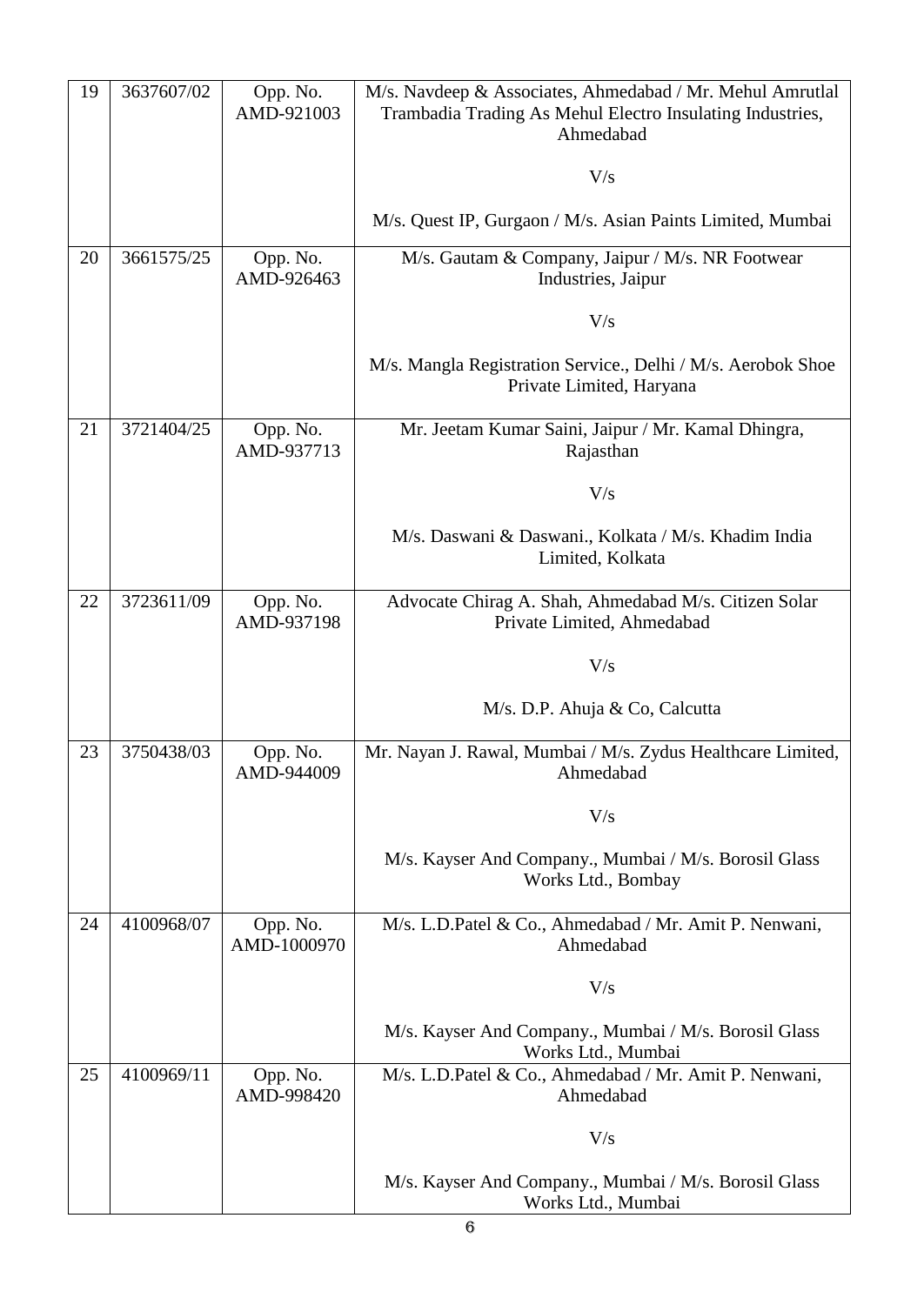



**079-27601781 079-27601782 Fax No.: 27601779**

### **Link for video conference will be sent to you in advance through your registered e-mail**

**Date: 14/02/2022**

| Sr.<br>N <sub>0</sub> | <b>Application</b><br>/R. T. M.<br>No. | Opp./Rect.<br>No.      | <b>Name of Parties</b>                                                                             |
|-----------------------|----------------------------------------|------------------------|----------------------------------------------------------------------------------------------------|
| 1                     | 981298/30                              | Opp. No.<br>AMD-229754 | M/s. K.C. Patel & Co., Ahmedabad / Mr. Nayankumar K<br>Lakhani, Navsari                            |
|                       |                                        |                        | V/s                                                                                                |
|                       |                                        |                        | M/s. P. S. Pai & Co., Mumbai / M/s. Mehsana Dist. Co-Op.<br>Milk Producer's Union Limited, Mehsana |
| $\overline{2}$        | 1808613/25                             | Opp. No.<br>AMD-766285 | M/s. Makhija & Associates., Thane / Mrs. Ankita K. Shah,<br>Ahmedabad                              |
|                       |                                        |                        | V/s                                                                                                |
|                       |                                        |                        | M/s. R.K. Dewan & Company, Mumbai / M/s. Raymond<br>Apparel Limited, Mumbai                        |
| 3                     | 2302553/24                             | Opp. No.<br>AMD-817917 | M/s. Sheth & Co., Advocates, Rajkot / Mr. Ashok Kumar<br>Sohanlal Jain, Surat                      |
|                       |                                        |                        | V/s                                                                                                |
|                       |                                        |                        | M/s. Y. J. Trivedi & Co., Ahmedabad / M/s. Shree Swagat<br>Silks, Surat                            |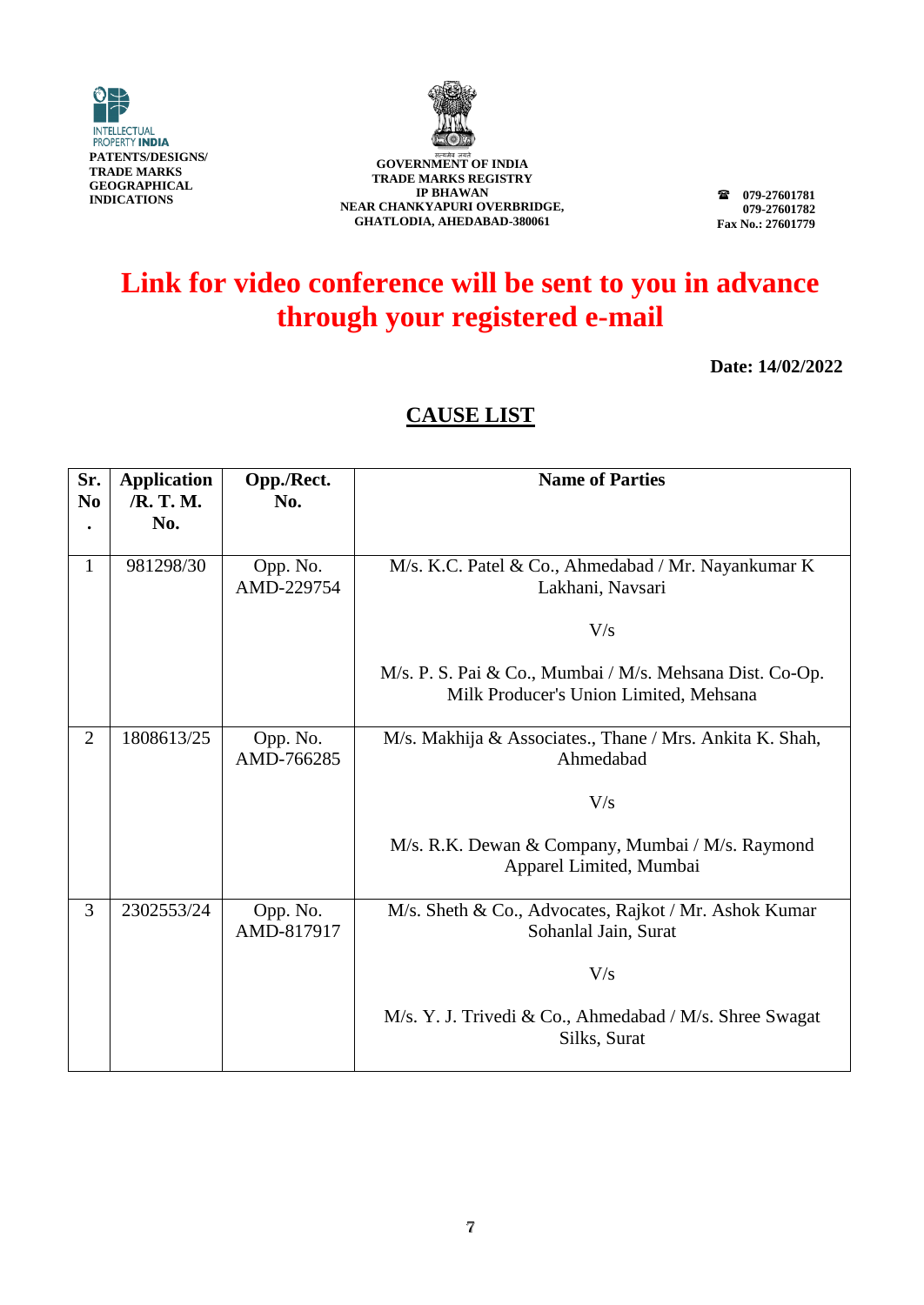



**079-27601781 079-27601782 Fax No.: 27601779**

## **Link for video conference will be sent to you in advance through your registered e-mail**

**Date: 15/02/2022**

| Sr.<br>N <sub>0</sub> | <b>Application</b><br>/R. T. M.<br>No. | Opp./Rect.<br>No.       | <b>Name of Parties</b>                                                                           |
|-----------------------|----------------------------------------|-------------------------|--------------------------------------------------------------------------------------------------|
| 1                     | 721338/24                              | Rect. No.<br>AMD-263835 | M/s. G.S. Rijhwani & Co., Mumbai / Shri. Ashok Kumar<br>Nahta, Bhilwara                          |
|                       |                                        |                         | V/s                                                                                              |
|                       |                                        |                         | M/s. Jasraj Legal, Ahmedabad / M/s. Reliance Industries<br>Limited (Textile Division), Ahmedabad |
| $\overline{2}$        | 1716434/24                             | Opp. No.<br>AMD-756328  | M/s. Superfastaction Regn. Service, Surat / Ms. Amita<br>Mahaveer Chand Chopra, Surat            |
|                       |                                        |                         | V/s                                                                                              |
|                       |                                        |                         | M/s. Y. J. Trivedi & Co., Ahmedabad / M/s. Devendra<br>Enterprise., Surat                        |
| 3                     | 2105323/30                             | Rect. No.<br>AMD-261560 | M/s. G. D. Bansal & Associates., Jaipur / M/s. Jagannath<br>Chemfood Pvt. Ltd., Jaipur           |
|                       |                                        |                         | V/s                                                                                              |
|                       |                                        |                         | M/s. Delhi Registration Services, Delhi / M/s. Veer Overseas<br>Ltd, Haryana                     |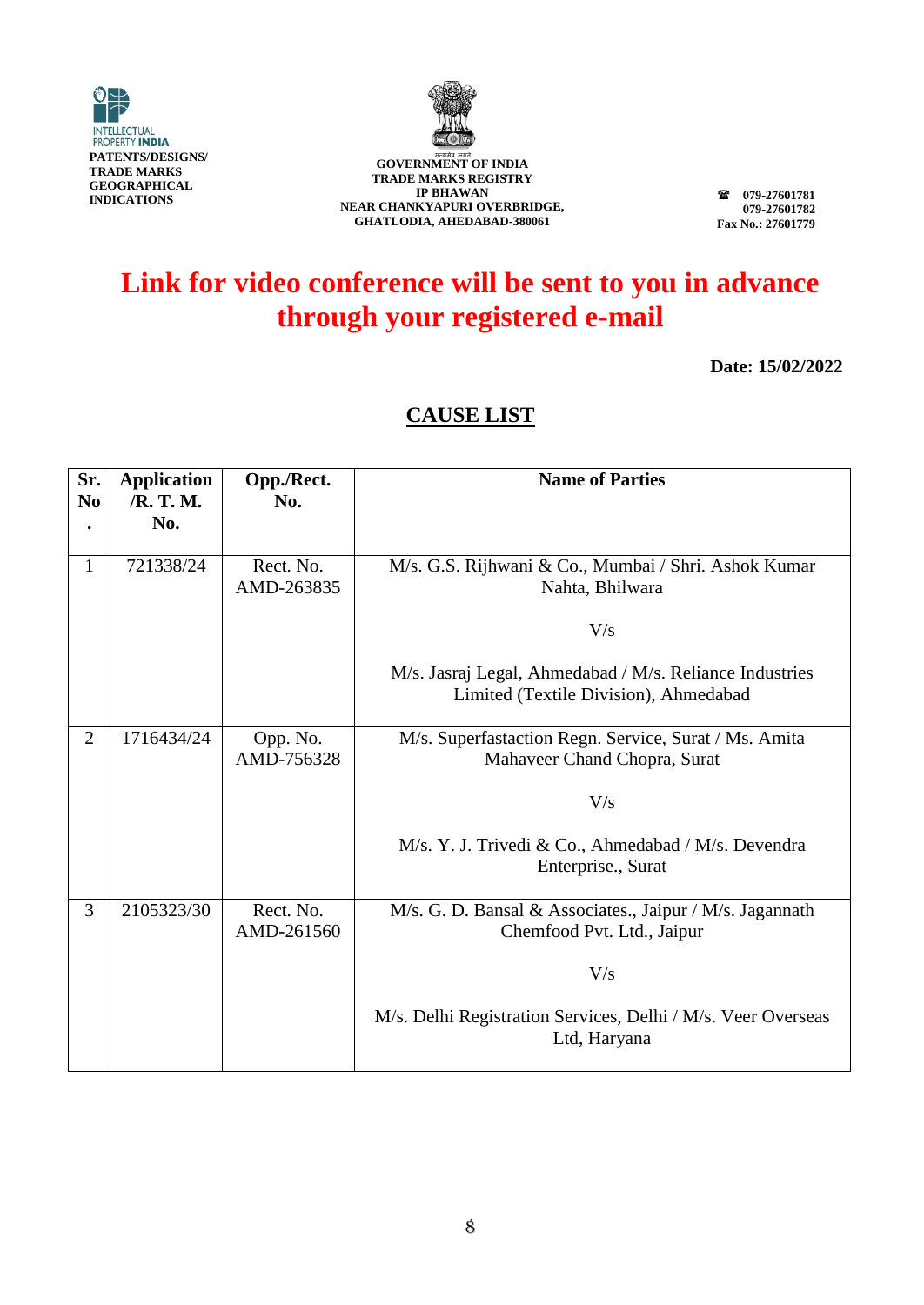



**079-27601781 079-27601782 Fax No.: 27601779**

# **Link for video conference will be sent to you in advance through your registered e-mail**

**Date: 16/02/2022**

| Sr.<br>N <sub>0</sub> | <b>Application</b><br>/R. T. M. | Opp./Rect.<br>No.      | <b>Name of Parties</b>                                                        |
|-----------------------|---------------------------------|------------------------|-------------------------------------------------------------------------------|
|                       | No.                             |                        |                                                                               |
| $\mathbf{1}$          | 1174979/34                      | Opp. No.<br>AMD-149085 | Mr. Hiral C. Joshi., Mumbai / Mr. Dasnathmal Balad, Jodhpur<br>V/s            |
|                       |                                 |                        | M/s. Indian Trade Marks Co., Delhi / M/s. Ashwani And<br>Company, Kanpur      |
| $\overline{2}$        | 1816722/05                      | Opp. No.<br>AMD-770112 | M/s. Y. J. Trivedi & Co., Ahmedabad / M/s. Nirma Limited,<br>Ahmedabad        |
|                       |                                 |                        | V/s                                                                           |
|                       |                                 |                        | Advocate V. Ravi, Chennai / M/s. Micro Labs Limited,<br><b>Banglore</b>       |
| 3                     | 2232554/30                      | Opp. No.<br>AMD-812362 | M/s. G. D. Bansal & Associates, Jaipur / M/s. Guru Kripa Grah<br>Udyog, Sikar |
|                       |                                 |                        | V/s                                                                           |
|                       |                                 |                        | M/s. Gautam & Company, Jaipur, M/s. Shree Sai Kripa Grah<br>Udyog, Bikaner    |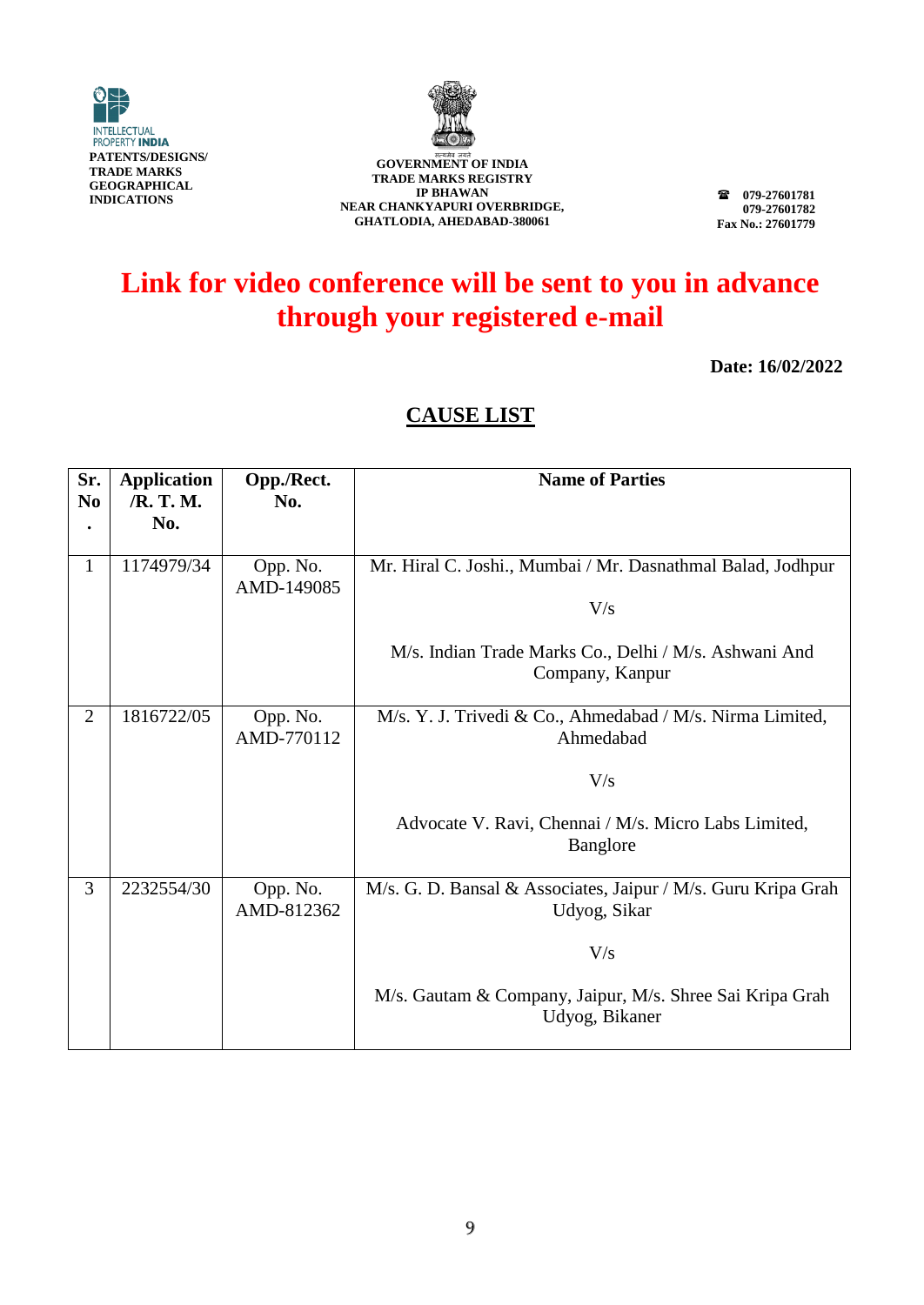



**079-27601781 079-27601782 Fax No.: 27601779**

## **Link for video conference will be sent to you in advance through your registered e-mail**

**Date: 17/02/2022**

| Sr.            | <b>Application</b> | Opp./Rect.             | <b>Name of Parties</b>                                                                    |
|----------------|--------------------|------------------------|-------------------------------------------------------------------------------------------|
| N <sub>0</sub> | /R. T. M.<br>No.   | No.                    |                                                                                           |
|                |                    |                        |                                                                                           |
| $\mathbf{1}$   | 2078146/09         | Opp. No.<br>AMD-879547 | M/s. Bhansali & Associates, Ahmedabad / M/s. M And B<br>Engineering Limited, Ahmedabad    |
|                |                    |                        | V/s                                                                                       |
|                |                    |                        | M/s. L.S. Davar & Co., Kolkata                                                            |
| $\overline{2}$ | 2078179/42         | Opp. No.<br>AMD-879548 | M/s. Bhansali & Associates, Ahmedabad / M/s. M And B<br>Engineering Limited, Ahmedabad    |
|                |                    |                        | V/s                                                                                       |
|                |                    |                        | M/s. L.S. Davar & Co., Kolkata                                                            |
| 3              | 2605012/05         | Opp. No.<br>AMD-861328 | M/s. K.C. Patel & Co., Ahmedabad / M/s. Startos Healthcare<br>Pvt. Ltd., Ahmedabad        |
|                |                    |                        | V/s                                                                                       |
|                |                    |                        | M/s. V.A. Associates, Mumbai / M/s. Lupin Limited, Mumbai                                 |
| $\overline{4}$ | 2606611/05         | Opp. No.<br>AMD-862790 | M/s. Indo Overseas Trade Mark Co., Ahmedabad / M/s.<br>Unicure Remedies Pvt. Ltd., Baroda |
|                |                    |                        | V/s                                                                                       |
|                |                    |                        | P. K. Arora, Agra / M/s. Unicure India Ltd., New Delhi                                    |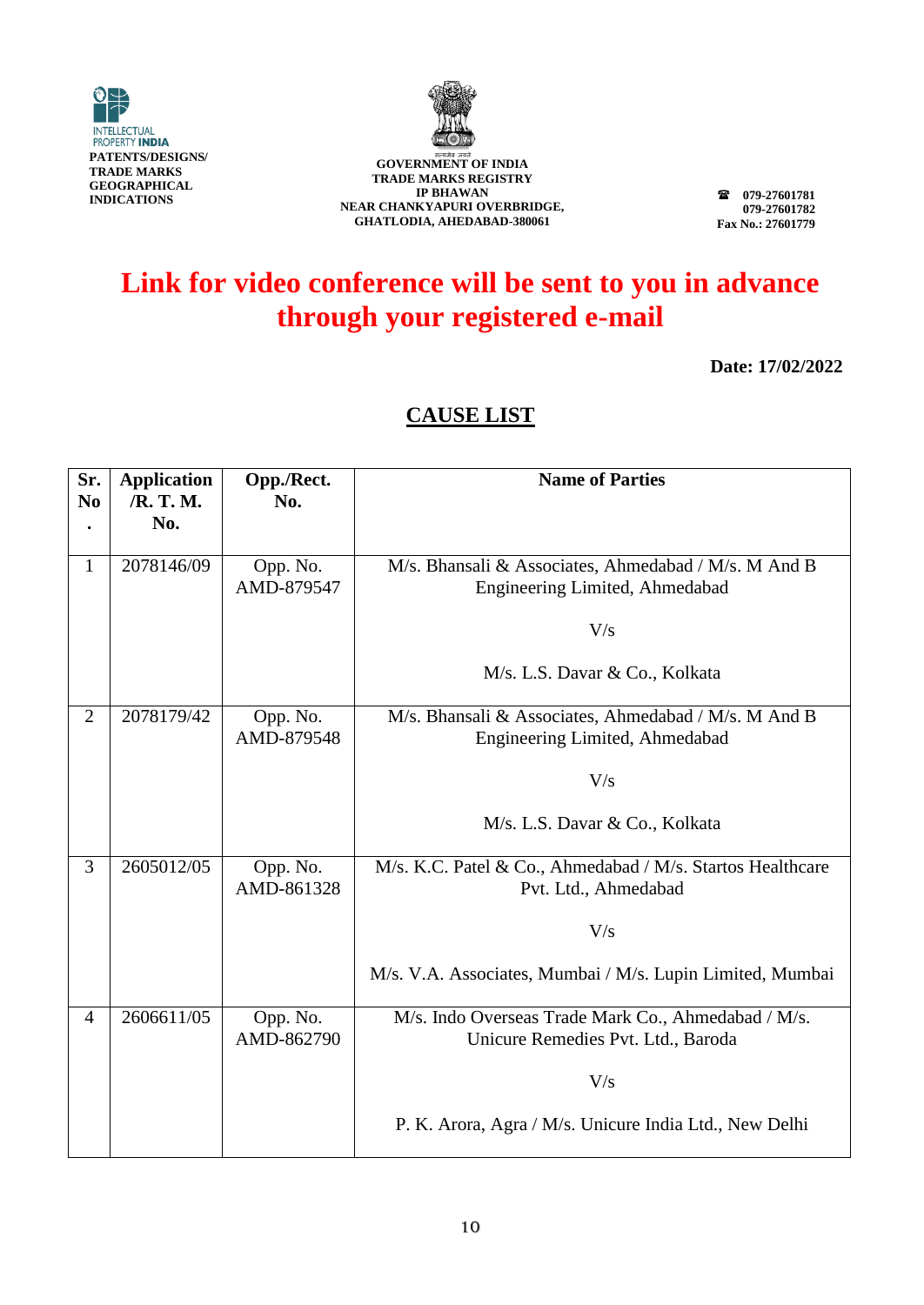| 5              | 2798018/31 | Opp. No.<br>AMD-942627 | M/s. K.C. Patel & Co., Ahmedabad / Mr. Afrosbhai Sattarbhai<br>Memon, Ahmedabad                      |
|----------------|------------|------------------------|------------------------------------------------------------------------------------------------------|
|                |            |                        |                                                                                                      |
|                |            |                        | V/s                                                                                                  |
|                |            |                        | M/s. Indo Overseas Trade Mark Co., Ahmedabad / M/s. Urmin<br>Products Private Limited, Ahmedabad     |
| 6              | 2798673/30 | Opp. No.<br>AMD-924311 | M/s. T.C.Patel & Co., Ahmedabad / M/s. Shree Dineshbhai S.<br>Sargara, Anand                         |
|                |            |                        | V/s                                                                                                  |
|                |            |                        | M/s. Fatehchand C. Shah & Co., Mumbai / M/s. Ranchoddas<br>M. Kanani & Co., Mumbai                   |
| $\overline{7}$ | 2799869/19 | Opp. No.<br>AMD-899537 | Mr. Madanlal M. Sharma, Surat                                                                        |
|                |            |                        | V/s                                                                                                  |
|                |            |                        | M/s. Krishna & Saurastri Associates LLP, Mumbai / M/s.<br>Associate Holdings Private Limited, Mumbai |
| 8              | 2804518/06 | Opp. No.<br>AMD-920594 | Mr. Jayesh Devjibhai Jadav, Rajkot / Mr. Rasikbhai<br>Bavanjibhai Sojitra, Rajkot                    |
|                |            |                        | V/s                                                                                                  |
|                |            |                        | M/s. Lalji Advocates, Delhi / Mr. Dharam Veer Madan, Alwar                                           |
| 9              | 2977617/29 | Opp. No.<br>AMD-979203 | M/s. Nishnat Associates, New Delhi / Mr. Manohar Singh<br>Rajpurohit, Ajmer                          |
|                |            |                        | V/s                                                                                                  |
|                |            |                        | Mr. Sunil Kushwah, Telangana                                                                         |
| 10             | 2988941/05 | Opp. No.<br>AMD-871367 | M/s. K.C. Patel & Co., Ahmedabad / Mr. Kanan Kaulin Vyas,<br>Ahmedabad                               |
|                |            |                        | V/s                                                                                                  |
|                |            |                        | M/s. Meyer Organics Pvt. Ltd., Thane                                                                 |
| 11             | 3028626/07 | Opp. No.<br>AMD-910618 | M/s. Regal IPR Associates, Rajkot / Mr. Bhaveshbhai<br>Govindbhai Sadhariya, Rajkot                  |
|                |            |                        | V/s                                                                                                  |
|                |            |                        | M/s. Sharma & Associates., Ludhiana / Mr. Narinder Kumar,<br>Punjab                                  |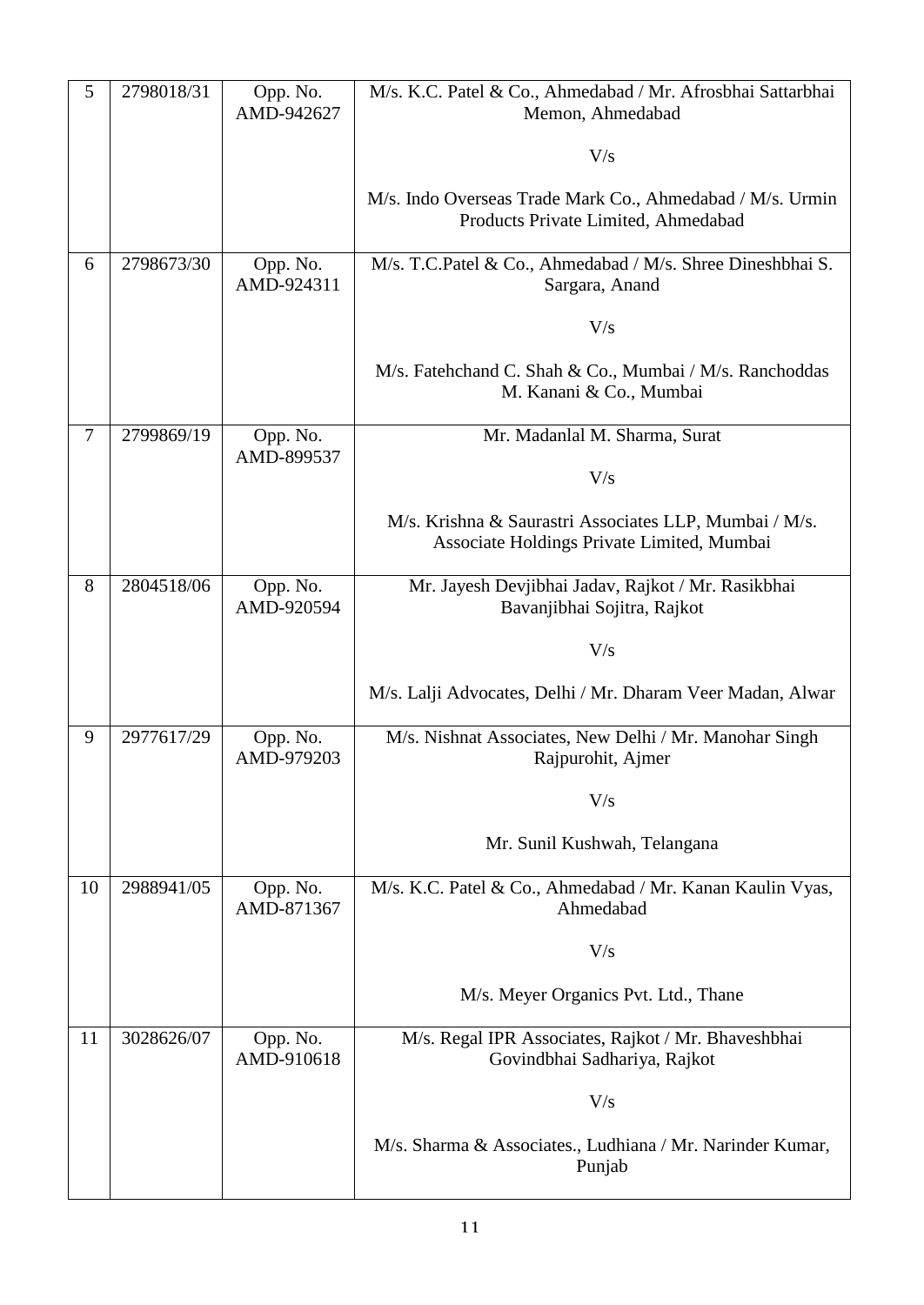| 12 | 3029124/07 | Opp. No.<br>AMD-987176 | Advocate Jignesh K. Majithiya, Rajkot / Mr. Becharbhai<br>Amarsibhai Adroja, Rajkot                        |
|----|------------|------------------------|------------------------------------------------------------------------------------------------------------|
|    |            |                        | V/s                                                                                                        |
|    |            |                        | M/s. M.N.Shah & Co., Ahmedabad / Mr. Rakeshbhai K<br>Makwana, Rajkot                                       |
| 13 | 3100717/25 | Opp. No.<br>AMD-989623 | Mr. Nadar Vennila, Pune / M/s. Himson Petro Synthetics Ltd.,<br>Surat                                      |
|    |            |                        | V/s                                                                                                        |
|    |            |                        | M/s. D.P. Ahuja & Co., Calcutta                                                                            |
| 14 | 3102636/05 | Opp. No.<br>AMD-906396 | M/s. Gautam & Company, Jaipur / M/s. Synovia Life Sciences<br>Private Limited, Jaipur                      |
|    |            |                        | V/s                                                                                                        |
|    |            |                        | Mr. Rahul Rajput, Ludhiana / M/s. Maxwave Pharma, Ludhiana                                                 |
| 15 | 3102636/05 | Opp. No.<br>AMD-906723 | M/s. Gautam & Company, Jaipur / M/s. Synovia Life Sciences<br>Private Limited, Jaipur                      |
|    |            |                        | V/s                                                                                                        |
|    |            |                        | M/s. Unimed Technologies Limited, Mumbai                                                                   |
| 16 | 3102795/05 | Opp. No.<br>AMD-985259 | Advocate S.A. Bhatt, Ahmedabad / Mr. Pravinbhai M.<br>Kumbhani, Ahmedabad                                  |
|    |            |                        | V/s                                                                                                        |
|    |            |                        | M/s. Charak Pharma Pvt Ltd., Mumbai                                                                        |
| 17 | 3109752/05 | Opp. No.<br>AMD-991431 | M/s. K.C. Patel & Co., Ahmedabad / Mr. Nirav G. Shah,<br>Vadodara                                          |
|    |            |                        | V/s                                                                                                        |
|    |            |                        | M/s. Vishesh And Associates, Mumbai / M/s. Alkem<br>Laboratories Ltd., Mumbai                              |
| 18 | 3109752/05 | Opp. No.<br>AMD-992378 | M/s. K.C. Patel & Co., Ahmedabad / Mr. Nirav G. Shah,<br>Vadodara                                          |
|    |            |                        | V/s                                                                                                        |
|    |            |                        | M/s. Sushant M. Singh & Associates, New Delhi / M/s. Virbac<br>Animal Health India Private Limited, Mumbai |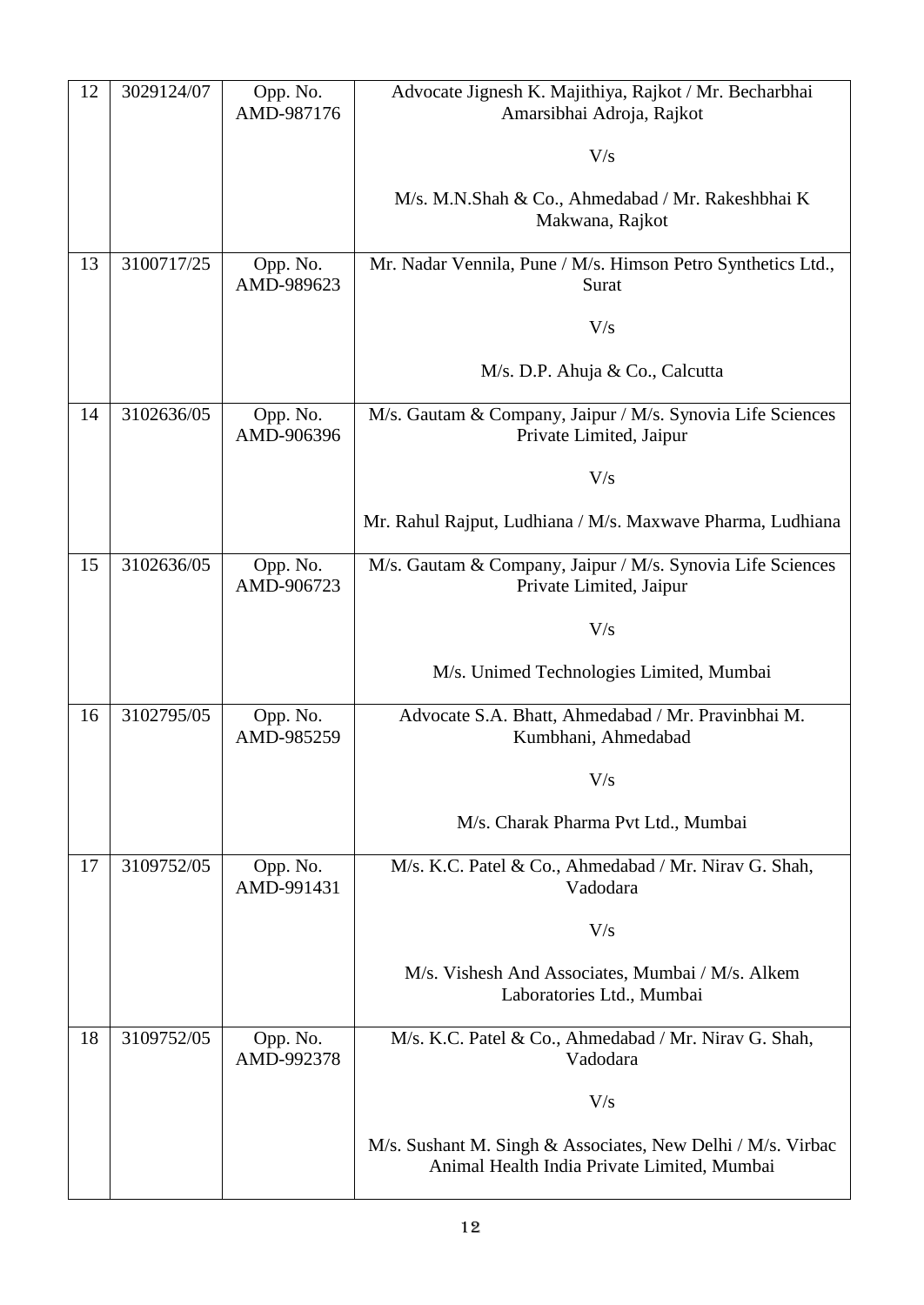| 19 | 3116185/05 | Opp. No.<br>AMD-973587  | M/s. H K Acharya And Company, Ahmedabad / M/s. Surge<br>Biotech Pvt. Ltd., Ahmedabad       |
|----|------------|-------------------------|--------------------------------------------------------------------------------------------|
|    |            |                         | V/s                                                                                        |
|    |            |                         | Advocate Parv Shah, Ahmedabad / M/s. Surge Pharmaceuticals<br>Pvt. Ltd., Bihar             |
| 20 | 3137770/11 | Opp. No.<br>AMD-913573  | M/s. Gautam & Company, Jaipur / Mr. Arjit Sharma, Jaipur                                   |
|    |            |                         | V/s                                                                                        |
|    |            |                         | M/s. Lalji Advocates, Delhi / M/s. Luminous Power<br>Technologies Pvt. Ltd., Delhi         |
| 21 | 3139150/05 | Opp. No.<br>AMD-996739  | Ms. Ketana Babaria, Ahmedabad / Mr. Parag Navinbhai<br>Dholakia, Sihor                     |
|    |            |                         | V/s                                                                                        |
|    |            |                         | M/s. D. C. Dani & Associates, Ahmedabad / M/s. HBC Life<br>Sciences Pvt. Ltd., Gandhinagar |
| 22 | 3140964/11 | Opp. No.<br>AMD-871242  | M/s. K.C. Patel & Co., Ahmedabad / M/s. Arine Technologies<br>Pvt. Ltd., Himatnagar        |
|    |            |                         | V/s                                                                                        |
|    |            |                         | M/s. D.P. Ahuja & Co., Calcutta / M/s. Eveready Industries<br>India Ltd. / Kolkata         |
| 23 | 3153272/05 | Opp. No.<br>AMD-979825  | M/s. Sheth & Co., Advocates, Rajkot / Ms. Kalpanaben C.<br>Sarang, Bilimora                |
|    |            |                         | V/s                                                                                        |
|    |            |                         | M/s. Aristo Pharmaceuticals Pvt. Ltd., Mumbai                                              |
| 24 | 3506338/31 | Opp. No.<br>AMD-899495  | M/s. K.C. Patel & Co., Ahmedabad / Mr. Kantibhai Ramjibhai<br>Dalvadi, Surendranagar       |
|    |            |                         | V/s                                                                                        |
|    |            |                         | Mr. Vinayak Waidande, Navi Mumbai / Mr. Anil Kumar<br>Saluja, Shahdol, (M.P.)              |
| 25 | 4104952/05 | Opp. No.<br>AMD-1004104 | M/s. Troikaa Pharmaceuticals Ltd, Ahmedabad                                                |
|    |            |                         | V/s                                                                                        |
|    |            |                         | M/s. Aditya & Associates, Mumbai / M/s. NNova & Company,<br>Mumbai                         |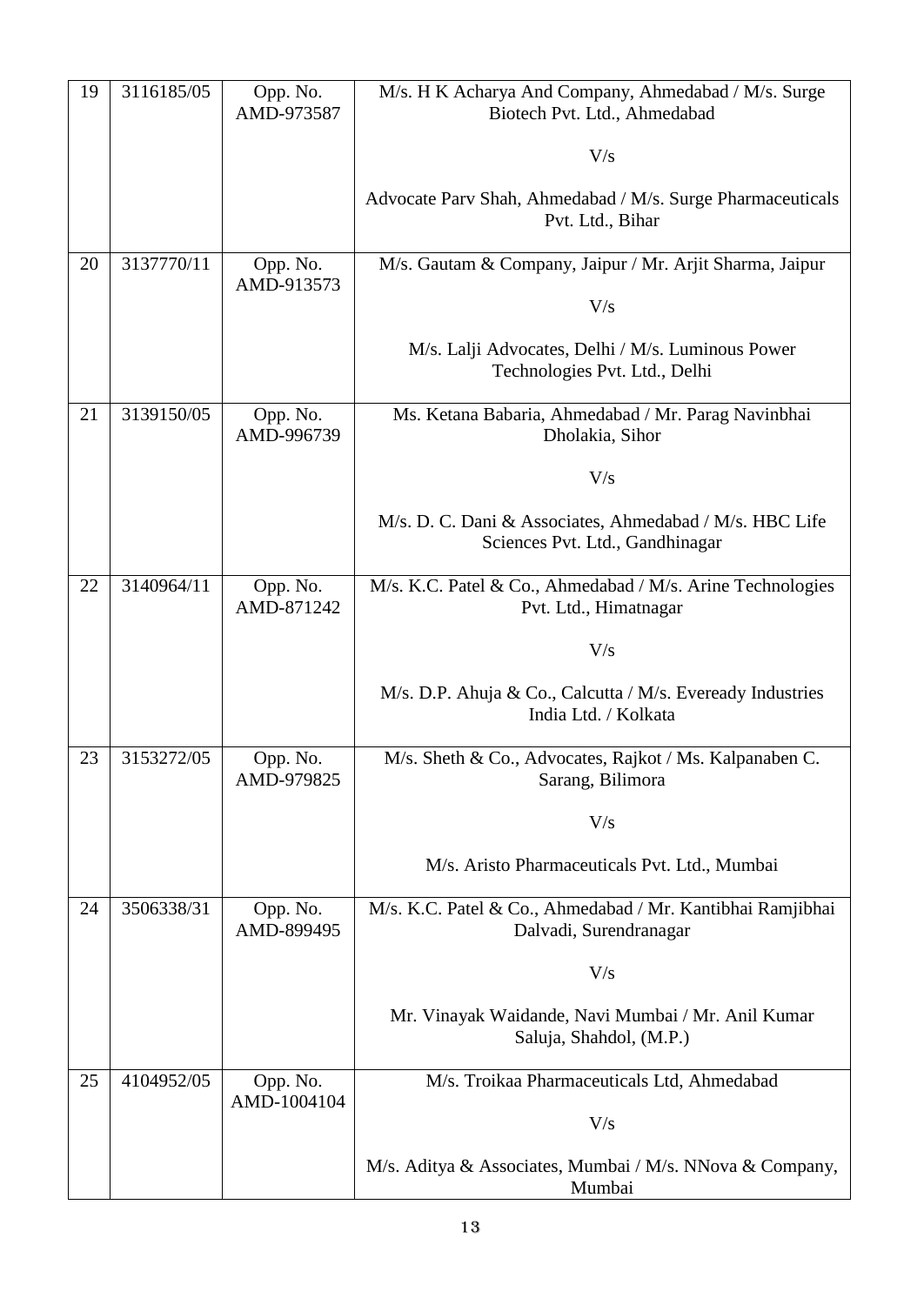



**079-27601781 079-27601782 Fax No.: 27601779**

## **Link for video conference will be sent to you in advance through your registered e-mail**

**Date: 21/02/2022**

| Sr.<br>N <sub>0</sub> | <b>Application</b><br>/R. T. M. | Opp./Rect.<br>No.      | <b>Name of Parties</b>                                                      |
|-----------------------|---------------------------------|------------------------|-----------------------------------------------------------------------------|
|                       | No.                             |                        |                                                                             |
| $\mathbf{1}$          | 560225/16                       | Opp. No.               | M/s. R. R. Shah & Co., Ahmedabad / Smt. Manjulaben                          |
|                       |                                 | AMD-190827             | Vasudev Bhatt, Ahmedabad                                                    |
|                       |                                 |                        | V/s                                                                         |
|                       |                                 |                        | Mr. Sushant Singh, New Delhi / M/s. Hindustan Pencils Ltd.,<br>Mumbai       |
| $\overline{2}$        | 1668449/25                      | Opp. No.<br>AMD-759949 | M/s. Shah IP, Ahmedabad / Mrs. Nirmalaben Dineshbhai Patel,<br>Ahmedabad    |
|                       |                                 |                        | V/s                                                                         |
|                       |                                 |                        | M/s. Anand And Anand., New Delhi                                            |
| 3                     | 3333718/09                      | Opp. No.<br>AMD-882117 | M/s. Shah IP, Ahmedabad / M/s. Racto Karma Impex Pvt. Ltd.,<br>Ahmedabad    |
|                       |                                 |                        | V/s                                                                         |
|                       |                                 |                        | M/s. Madamser & Co., New Delhi / M/s. Mex Switchgears Pvt<br>Ltd, Jalandhar |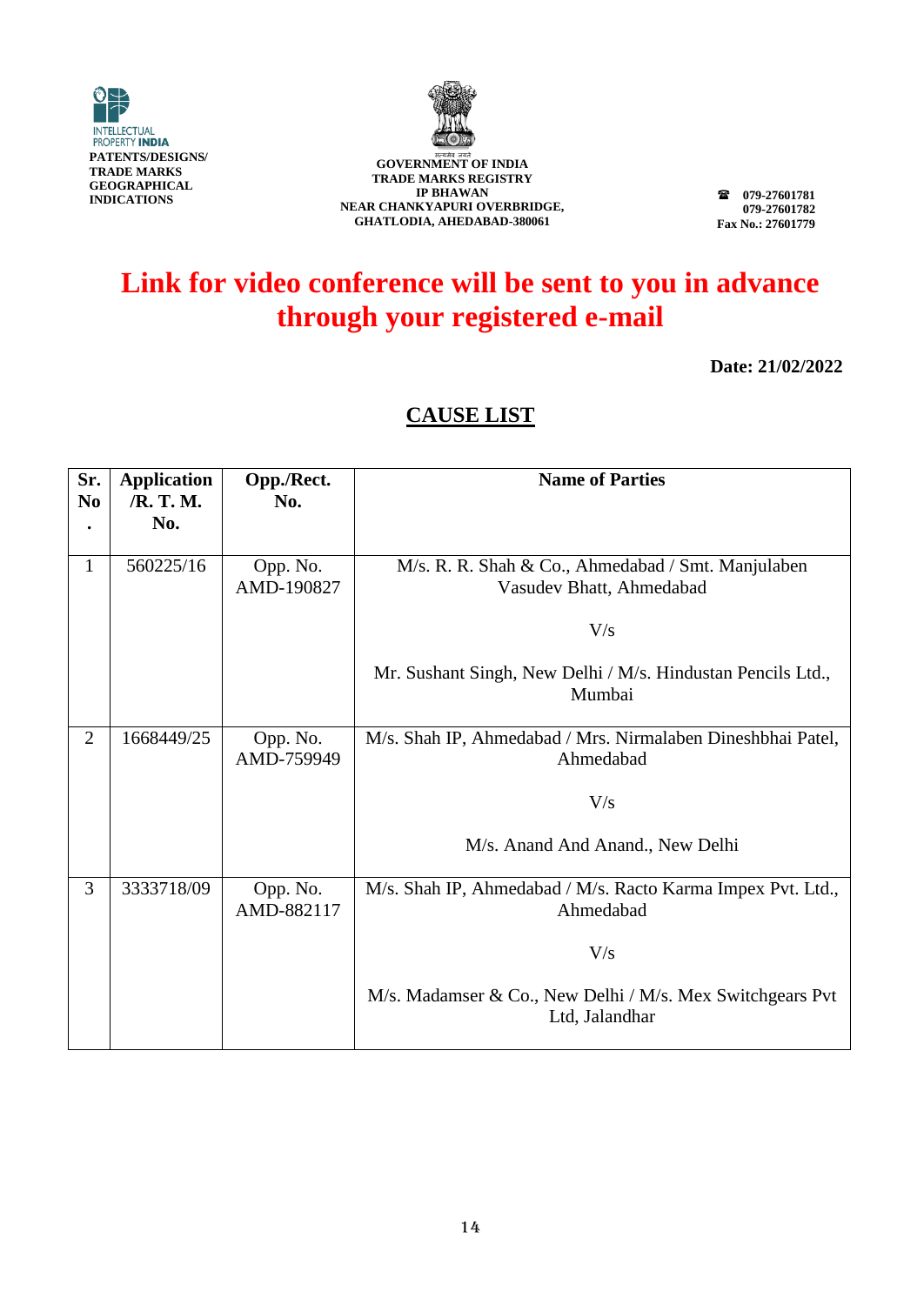



**TRADE MARKS REGISTRY IP BHAWAN NEAR CHANKYAPURI OVERBRIDGE, GHATLODIA, AHEDABAD-380061**

**079-27601781 079-27601782 Fax No.: 27601779**

## **Link for video conference will be sent to you in advance through your registered e-mail**

**Date: 22/02/2022**

| Sr.            | <b>Application</b><br>/R. T. M. | Opp./Rect.             | <b>Name of Parties</b>                                                                                      |
|----------------|---------------------------------|------------------------|-------------------------------------------------------------------------------------------------------------|
| N <sub>0</sub> | No.                             | No.                    |                                                                                                             |
|                |                                 |                        |                                                                                                             |
| 1              | 828081/05                       | Opp. No.<br>AMD-721716 | M/s. Babu Associates, Chennai / M/s. S. A. Engreji, Surat                                                   |
|                |                                 |                        | V/s                                                                                                         |
|                |                                 |                        | M/s. International Trade Marks Bureau., Mumbai / M/s. Lupin<br>Limited, Mumbai                              |
| $\overline{2}$ | 1225782/05                      | Opp. No.<br>AMD-207025 | M/s. G. D. Bansal & Associates., Jaipur / Mr. Chagan Lal<br>Sharma, Jaipur                                  |
|                |                                 |                        | V/s                                                                                                         |
|                |                                 |                        | $M/s$ . De Penning & De Penning, Gurgaon                                                                    |
| 3              | 1816241/30                      | Opp. No.<br>AMD-797783 | M/s. Y. J. Trivedi & Co., Ahmedabad / M/s. Ahmedabad<br>District Co-Op Milk Producer's Union Ltd, Ahmedabad |
|                |                                 |                        | V/s                                                                                                         |
|                |                                 |                        | M/s. Tradesafe, Ahmedabad / M/s. Shree Bhagwati Flour Mills<br>Pvt. Ltd., Ahmedabad                         |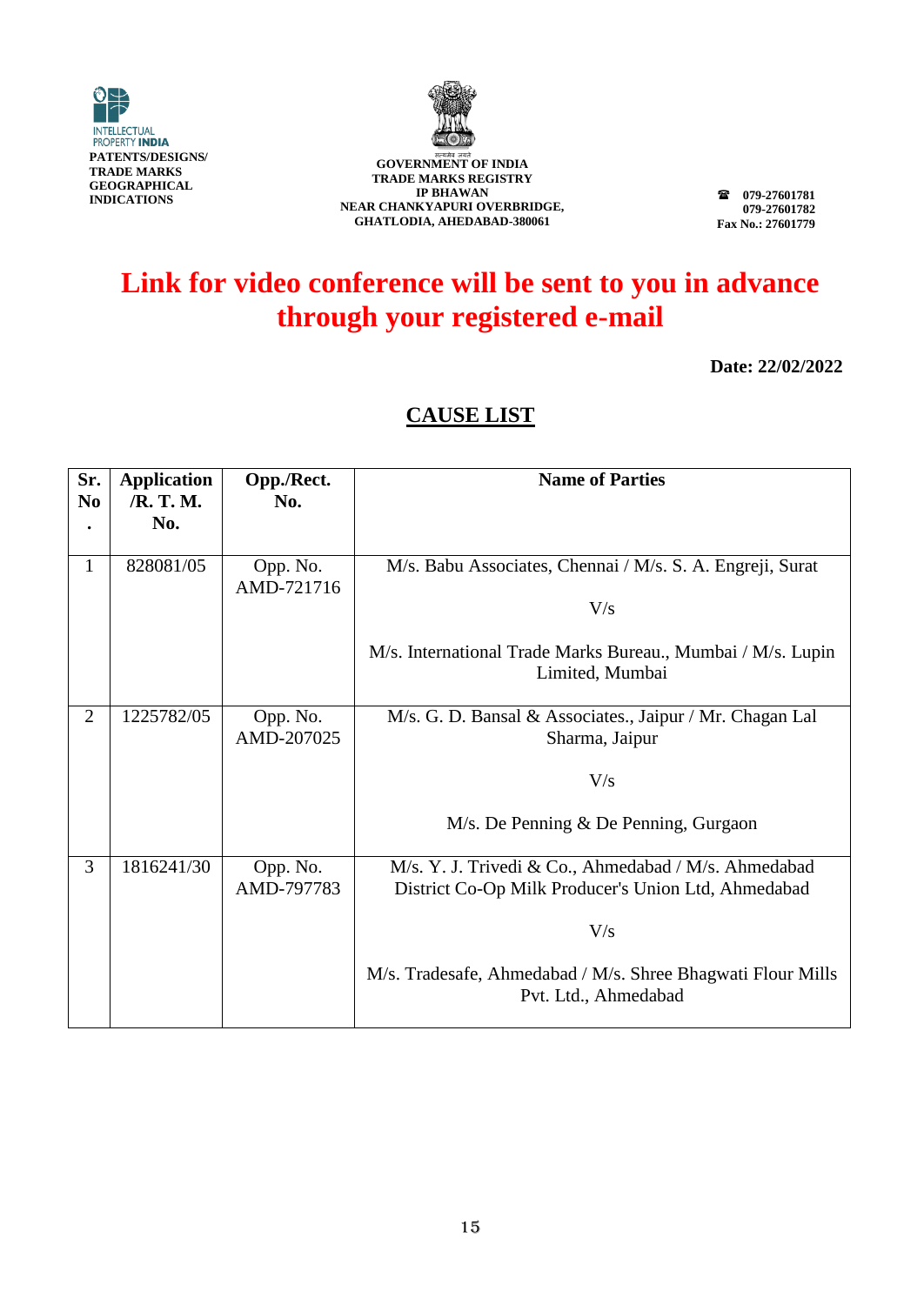



**079-27601781 079-27601782 Fax No.: 27601779**

## **Link for video conference will be sent to you in advance through your registered e-mail**

**Date: 23/02/2022**

| Sr.<br>N <sub>0</sub> | <b>Application</b><br>/R. T. M. | Opp./Rect.<br>No.      | <b>Name of Parties</b>                                                                              |
|-----------------------|---------------------------------|------------------------|-----------------------------------------------------------------------------------------------------|
|                       | No.                             |                        |                                                                                                     |
| $\mathbf{1}$          | 2198085/30                      | Opp. No.<br>AMD-811792 | M/s. Y. J. Trivedi & Co., Ahmedabad / Ms. Harsha Shroff,<br>Surat                                   |
|                       |                                 |                        | V/s                                                                                                 |
|                       |                                 |                        | M/s. Arora Registration Service., Amritsar / M/s. Sachdeva &<br>Sons Industries Pvt. Ltd., Amritsar |
| $\overline{2}$        | 2198085/30                      | Opp. No.<br>AMD-814282 | M/s. Y. J. Trivedi & Co., Ahmedabad / Ms. Harsha Shroff,<br>Surat                                   |
|                       |                                 |                        | V/s                                                                                                 |
|                       |                                 |                        | M/s. Rao & Rao, Secunderabad / M/s. Heritage Foods (India)<br>Ltd., Hyderabad                       |
| 3                     | 3002858/07                      | Opp. No.<br>AMD-892138 | Advocate Priyanka B. Nagar, Ahmedabad / Mr. Ripulbhai<br>Muljibhai Dhami, Rajkot                    |
|                       |                                 |                        | V/s                                                                                                 |
|                       |                                 |                        | M/s. D.P. Ahuja & Co., Calcutta                                                                     |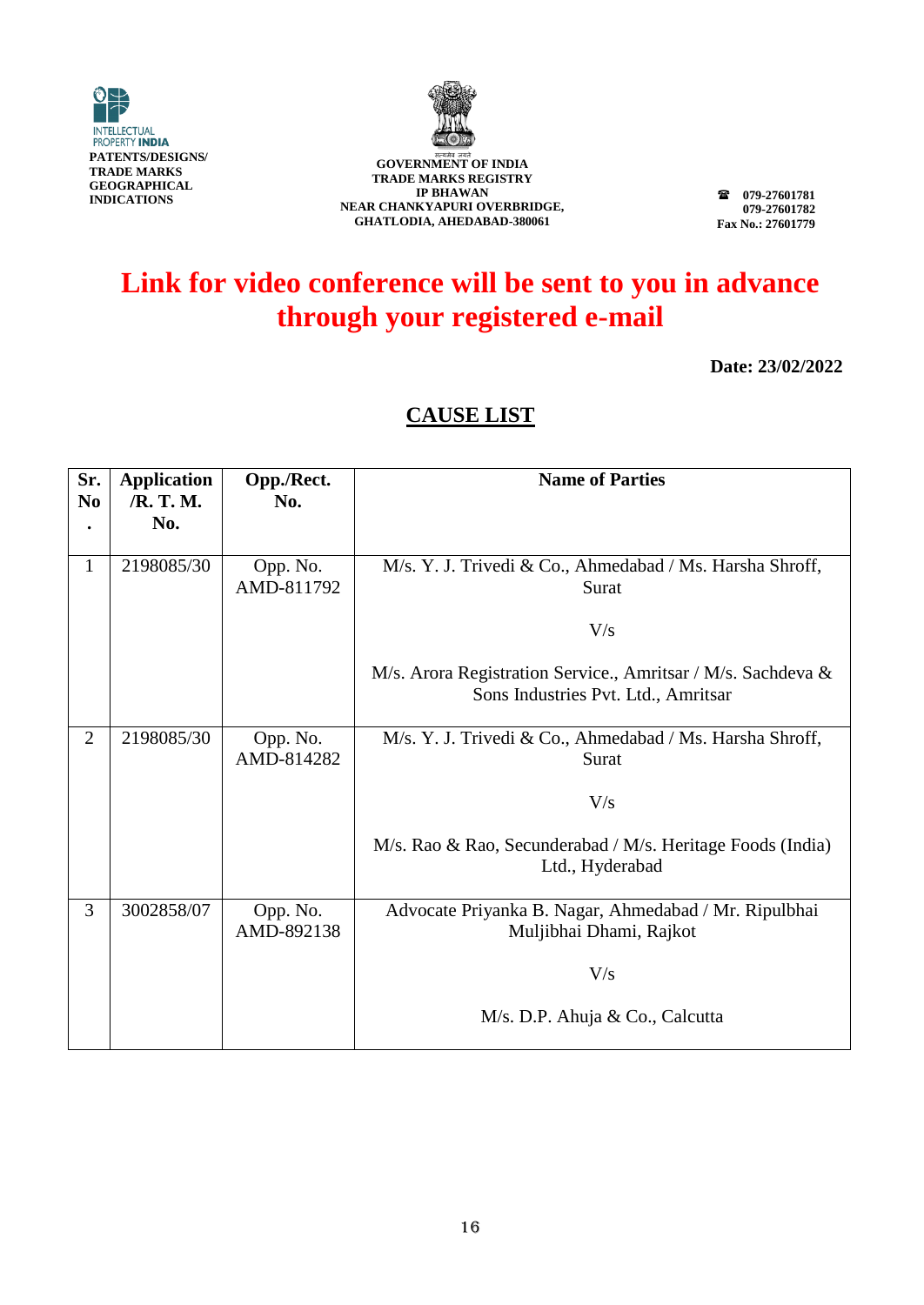



**079-27601781 079-27601782 Fax No.: 27601779**

## **Link for video conference will be sent to you in advance through your registered e-mail**

**Date: 24/02/2022**

| Sr.<br>N <sub>0</sub> | <b>Application</b><br>/R. T. M. | Opp./Rect.<br>No.      | <b>Name of Parties</b>                                                                    |
|-----------------------|---------------------------------|------------------------|-------------------------------------------------------------------------------------------|
|                       | No.                             |                        |                                                                                           |
| $\mathbf{1}$          | 2118214/25                      | Opp. No.<br>AMD-805679 | Mr. Rajeshbhai M. Agarwal, Surat<br>V/s                                                   |
|                       |                                 |                        | M/s. Arjun T. Bhagat & Co., Mumbai / M/s. Shrijee Lifestyle<br>Pvt. Ltd, Mumbai           |
| $\overline{2}$        | 2567604/11                      | Opp. No.<br>AMD-862710 | M/s. Y. J. Trivedi & Co., Ahmedabad / M/s. Gelco Electronics<br>Pvt. Ltd., Gandhinagar    |
|                       |                                 |                        | V/s                                                                                       |
|                       |                                 |                        | Advocate Pawan Kumar Maheshwari, Kolkata / M/s. Swastik<br>Solar Private Limited, Kolkata |
| 3                     | 2623817/01                      | Opp. No.<br>AMD-926299 | M/s. Gautam & Company, Jaipur / Shri Shankar Gupta, Jaipur                                |
|                       |                                 |                        | V/s                                                                                       |
|                       |                                 |                        | M/s. Khaitan & Co., Mumbai / M/s. Pidilite Industries Ltd.,<br>Mumbai                     |
| $\overline{4}$        | 2670017/09                      | Opp. No.<br>AMD-878636 | M/s. Makhija & Associates., Thane / M/s. Parikh & Dalal Cable<br>Industries, Ahmedabad    |
|                       |                                 |                        | V/s                                                                                       |
|                       |                                 |                        | M/s. AnovIP, New Delhi                                                                    |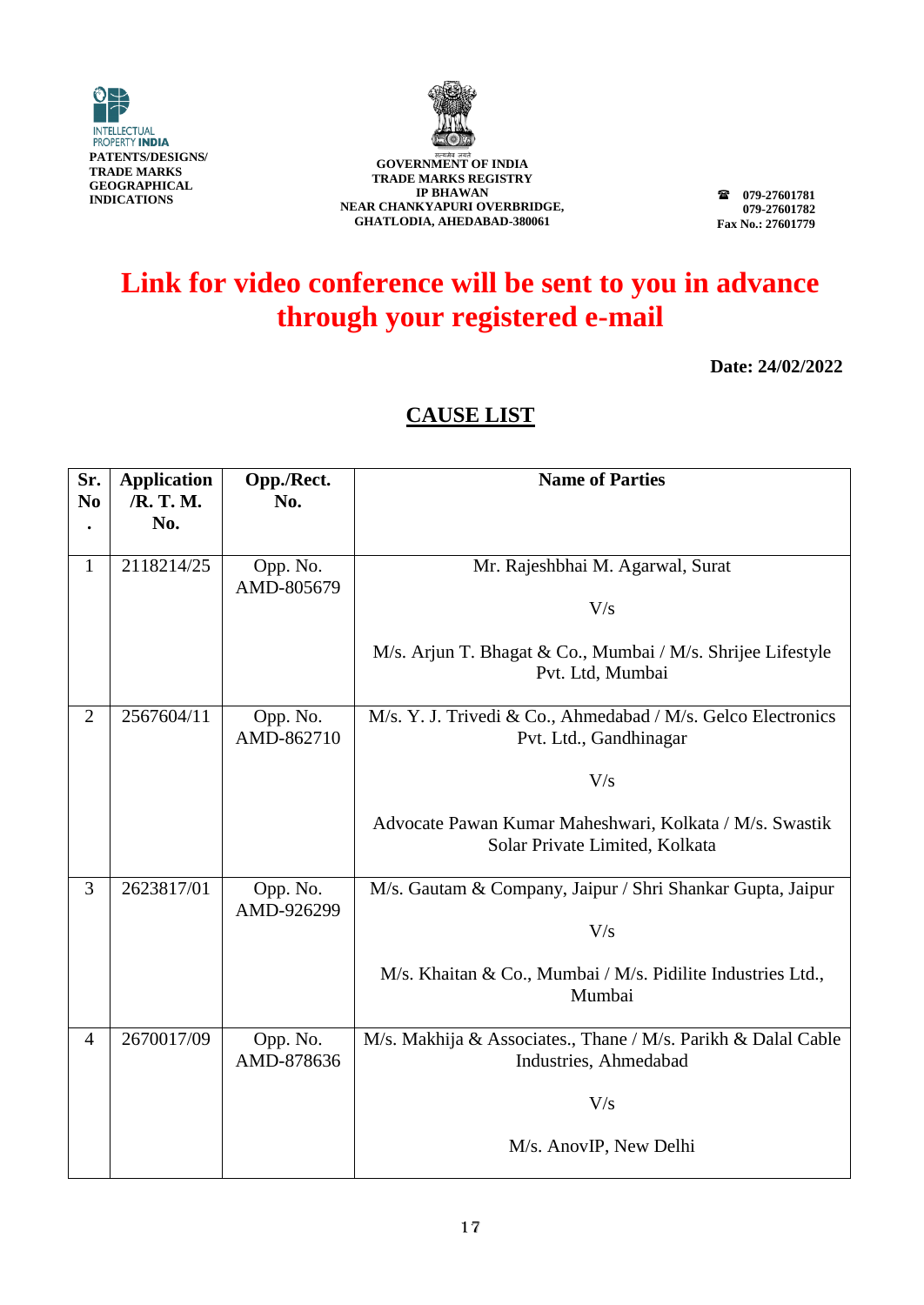| 5              | 2733682/05 | Opp. No.               | Mr. Shahzada Jahangir, Ahmedabad                                                    |
|----------------|------------|------------------------|-------------------------------------------------------------------------------------|
|                |            | AMD-892352             | V/s                                                                                 |
|                |            |                        |                                                                                     |
|                |            |                        | M/s. V.A. Associates, Mumbai / M/s. Lupin Limited, Mumbai                           |
| 6              | 2734513/17 | Opp. No.               | Advocate Anil Kumar Sharma, Jaipur, M/s Shivom Rubber                               |
|                |            | AMD-920383             | Products Pvt Ltd., Bikaner                                                          |
|                |            |                        | V/s                                                                                 |
|                |            |                        | M/s. Glow Well, Patna / M/s. Shiva Polytubes Pvt. Ltd., Patna                       |
| $\overline{7}$ | 2781790/05 | Opp. No.<br>AMD-926548 | M/s. Dhruv & Associates, Vadodara / M/s. Enrich Life Sciences<br>Pvt. Ltd, Vadodara |
|                |            |                        | V/s                                                                                 |
|                |            |                        | M/s. Vishesh And Associates, Mumbai / M/s. Alkem<br>Laboratories Ltd., Mumbai       |
| 8              | 2804931/17 | Opp. No.<br>AMD-920845 | M/s. Gautam & Company, Jaipur / M/s. Ganga Sprinkler Pipes<br>Pvt. Ltd, Jaipur      |
|                |            |                        | V/s                                                                                 |
|                |            |                        | Mr. Shrihar Tripathi, New Delhi / M/s. Vectus Industries<br>Limited, Uttar Pradesh  |
| 9              | 2804931/17 | Opp. No.<br>AMD-922474 | M/s. Gautam & Company, Jaipur / M/s. Ganga Sprinkler Pipes<br>Pvt. Ltd, Jaipur      |
|                |            |                        | V/s                                                                                 |
|                |            |                        | M/s. T.C. Patel & Co., Ahmedabad / Mr. Mukeshkumar V.<br>Tilva, Rajkot              |
| 10             | 2804931/17 | Opp. No.<br>AMD-926368 | M/s. Gautam & Company, Jaipur / M/s. Ganga Sprinkler Pipes<br>Pvt. Ltd, Jaipur      |
|                |            |                        | V/s                                                                                 |
|                |            |                        | M/s. Bansal & Company, Noida / M/s. Vectus Industries<br>Limited, Uttar Pradesh     |
| 11             | 2877461/05 | Opp. No.<br>AMD-950726 | Mr. Yash Suryawala, Vadodara / M/s. Medoz Pharmaceuticals,<br>Baroda                |
|                |            |                        | V/s                                                                                 |
|                |            |                        | M/s. Steranco Healthcare Pvt. Ltd, Mumbai                                           |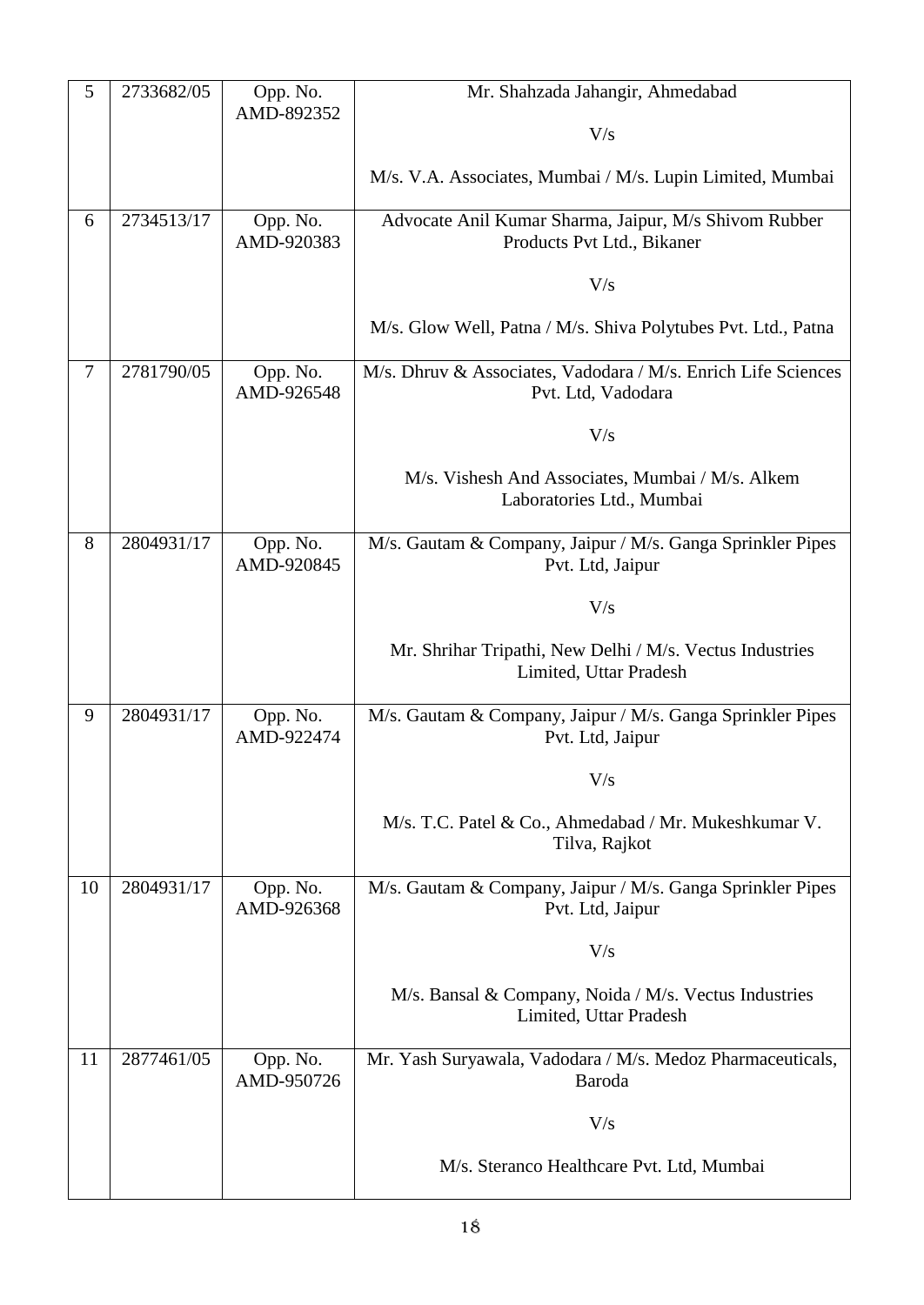| 12 | 2922289/05 | Opp. No.<br>AMD-944106  | Mr. Yash Suryawala, Vadodara / M/s. Medoz Pharmaceuticals,<br>Baroda                                                                                                       |
|----|------------|-------------------------|----------------------------------------------------------------------------------------------------------------------------------------------------------------------------|
|    |            |                         | V/s                                                                                                                                                                        |
|    |            |                         | Nupur, Delhi                                                                                                                                                               |
| 13 | 2954096/05 | Opp. No.<br>AMD-903523  | M/s. K.C. Patel & Co., Ahmedabad / M/s. Kiri Laboratories<br>Pvt. Ltd., Ahmedabad                                                                                          |
|    |            |                         | V/s                                                                                                                                                                        |
|    |            |                         | M/s. Makhija & Associates, Thane / Mr. Paresh Purshottam<br>Thakkar And Darshana Paresh Thakkar Trading As Mihika<br>Pharmaceuticals A Registered Partnership Firm, Mumbai |
| 14 | 3058479/30 | Opp. No.<br>AMD-1041192 | M/s. G.S. Rijhwani & Co., Mumbai / Mr. Salim R. Panjwani,<br>Umbergaon                                                                                                     |
|    |            |                         | V/s                                                                                                                                                                        |
|    |            |                         | M/s. Mohan Associates, Chennai / M/s. T.T. Krishnamachari &<br>Co., Chennai                                                                                                |
| 15 | 3062230/05 | Opp. No.<br>AMD-984136  | Mr. Nadar Vennila, Pune / Mr. Mohit Shrawankumar Shah,<br>Ahmedabad                                                                                                        |
|    |            |                         | V/s                                                                                                                                                                        |
|    |            |                         | M/s. Khaitan & Co., Mumbai / M/s. Sanofi India Limited,<br>Mumbai                                                                                                          |
| 16 | 3077920/24 | Opp. No.<br>AMD-966600  | M/s. Superfastaction Regn. Service, Surat / Mr. Hemant<br>Pyarelal Punamiya, Surat                                                                                         |
|    |            |                         | V/s                                                                                                                                                                        |
|    |            |                         | M/s. Lalji Advocates, Delhi / M/s. Marvel Ltd., Haryana                                                                                                                    |
| 17 | 3124930/35 | Opp. No.<br>AMD-874418  | Advocate Nikunj V. Joshi, Ahmedabad / M/s. Wheelstone<br>Rubbers LLP, Morbi                                                                                                |
|    |            |                         | V/s                                                                                                                                                                        |
|    |            |                         | M/s. Anand And Anand, New Delhi                                                                                                                                            |
| 18 | 3124931/17 | Opp. No.<br>AMD-874417  | Advocate Nikunj V. Joshi, Ahmedabad / Mr. Vishal<br>Pranjivanbhai Kundariya, Rajkot                                                                                        |
|    |            |                         | V/s                                                                                                                                                                        |
|    |            |                         | M/s. Anand And Anand, New Delhi                                                                                                                                            |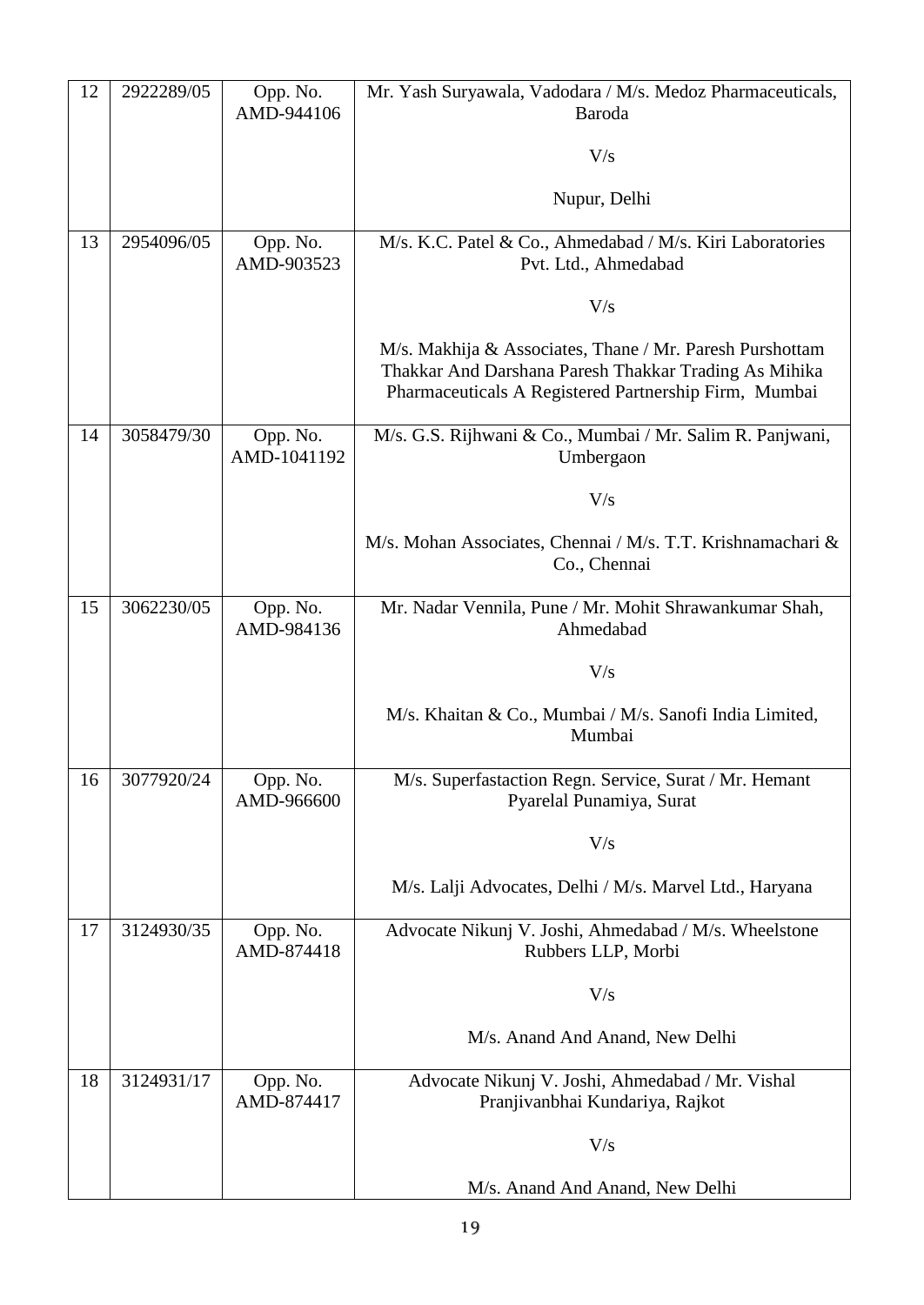| 19 | 3125947/05 | Opp. No.<br>AMD-920263  | M/s. M.N. Shah & Co., Ahmedabad / M/s. West Coast<br>Pharmaceutical Works Ltd, Ahmedabad    |
|----|------------|-------------------------|---------------------------------------------------------------------------------------------|
|    |            |                         |                                                                                             |
|    |            |                         | V/s                                                                                         |
|    |            |                         | M/s. The Acme Company, New Delhi / M/s. Win Medicare<br>Private Limited, New Delhi          |
| 20 | 3126164/19 | Opp. No.<br>AMD-1000395 | M/s. Suresh & Co., Mumbai / M/s. Bikaji Foods Internationals<br>Limited, Bikaner            |
|    |            |                         | V/s                                                                                         |
|    |            |                         | M/s. Delhi Registration Service., New Delhi / Mr. Sher Singh<br>Rathor, Rajasthan           |
| 21 | 3149621/02 | Opp. No.<br>AMD-874341  | M/s. Tradetend Consultants Pvt. Ltd., Rajkot / Mr. Rameshbhai<br>Kanubhai Javiya, Ahmedabad |
|    |            |                         | V/s                                                                                         |
|    |            |                         | M/s. Khaitan & Co., Mumbai / M/s. Pidilite Industries Ltd.,<br>Mumbai                       |
| 22 | 3450070/05 | Opp. No.<br>AMD-1002727 | Ms. Aishwarya Nargolkar, Mumbai / M/s. Swan Sweets Pvt.<br>Ltd., Jamnagar                   |
|    |            |                         | V/s                                                                                         |
|    |            |                         | M/s. Charak Pharma Pvt. Ltd., Mumbai                                                        |
| 23 | 3586651/41 | Opp. No.<br>AMD-920781  | Mr. Yash Suryawala, Vadodara / M/s. Spandan Academicals,<br>Manjalpur                       |
|    |            |                         | V/s                                                                                         |
|    |            |                         | M/s. AZB & Partners, Noida / M/s. Max Bupa Health Insurance<br>Company Limited, New Delhi   |
| 24 | 3586651/41 | Opp. No.<br>AMD-921028  | Mr. Yash Suryawala, Vadodara / M/s. Spandan Academicals,<br>Manjalpur                       |
|    |            |                         | V/s                                                                                         |
|    |            |                         | Advocate Manoj G. Menda, Mumbai / M/s. Spandan Eco<br>Foundation, Goa                       |